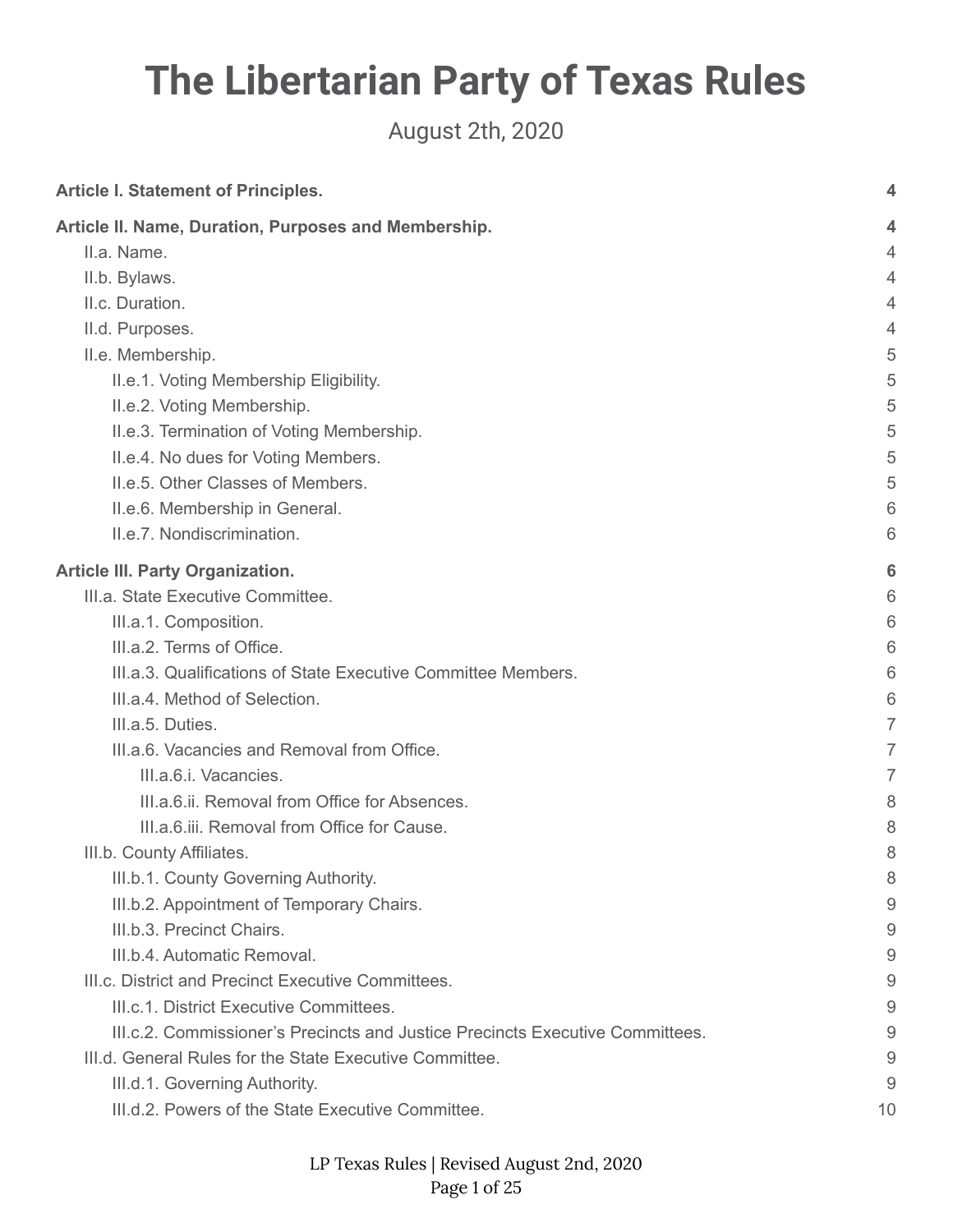| <b>Article IV. Party Conventions.</b>                                               | 10 |
|-------------------------------------------------------------------------------------|----|
| IV.a. Precinct Conventions.                                                         | 10 |
| IV.b. County Conventions.                                                           | 10 |
| IV.c. District Conventions.                                                         | 11 |
| IV.d. State Conventions.                                                            | 12 |
| IV.d.1. Composition and When Held.                                                  | 12 |
| IV.d.2. Apportionment of Delegates.                                                 | 12 |
| IV.d.3. Seating of Delegates and Alternates.                                        | 12 |
| IV.d.4. Committees of the Convention.                                               | 12 |
| IV.d.4.i. Committees Described.                                                     | 12 |
| IV.d.4.ii. Membership of Committees.                                                | 13 |
| IV.d.5. Order of Business.                                                          | 13 |
| IV.d.6. Functionaries of the State Convention.                                      | 13 |
| IV.d.7. Voting in District Caucuses.                                                | 14 |
| IV.d.8. Election of Presidential Electors.                                          | 14 |
| IV.d.9. Election of Delegates to National Conventions.                              | 14 |
| IV.d.9.i. Number of Delegates.                                                      | 14 |
| IV.d.9.ii. National Alternates for Delegates.                                       | 14 |
| IV.d.9.iii. Selection by State Executive Committee.                                 | 14 |
| IV.d.9.iv. Finality of Delegate Selection.                                          | 14 |
| IV.d.10. Opportunities for Expressing Disagreements with Platform.                  | 15 |
| IV.e. General Rules Governing Party Conventions.                                    | 15 |
| IV.e.1. Governing Authority.                                                        | 15 |
| IV.e.2. Location of Conventions.                                                    | 15 |
| IV.e.3. Eligibility to Vote at Conventions.                                         | 15 |
| IV.e.4. Quorum.                                                                     | 16 |
| IV.e.5. Voting Procedures.                                                          | 16 |
| IV.e.6. Limits on Discussion.                                                       | 16 |
| IV.e.7. Petition to Place Item on Agenda.                                           | 16 |
| IV.e.8. Committees and Committee Reports.                                           | 17 |
| IV.e.8.i. Committee Procedures in General.                                          | 17 |
| IV.e.8.ii. Right of Delegates to Appear before Committees.                          | 17 |
| IV.e.8.iii. Convening of committees.                                                | 17 |
| IV.e.8.iv. Committee Reports.                                                       | 17 |
| IV.e.8.v. Procedures for Platform Committee Reports.                                | 18 |
| IV.e.9. Statement of Principles and Platform Amendments.                            | 18 |
| IV.e.10. Nominations for Public and Party Office.                                   | 19 |
| IV.e.10.i. Filing Procedures.                                                       | 19 |
| IV.e.10.ii. Nominating Procedures.                                                  | 19 |
| IV.e.10.iii. Exclusions from Eligibility for Nomination to Public and Party Office. | 19 |
| IV.e.10.iv. Balloting for Candidates for Public and Party Office.                   | 19 |
| IV.e.10.iv.A. Single Seat Balloting Procedures.                                     | 19 |
| LP Texas Rules   Revised August 2nd, 2020                                           |    |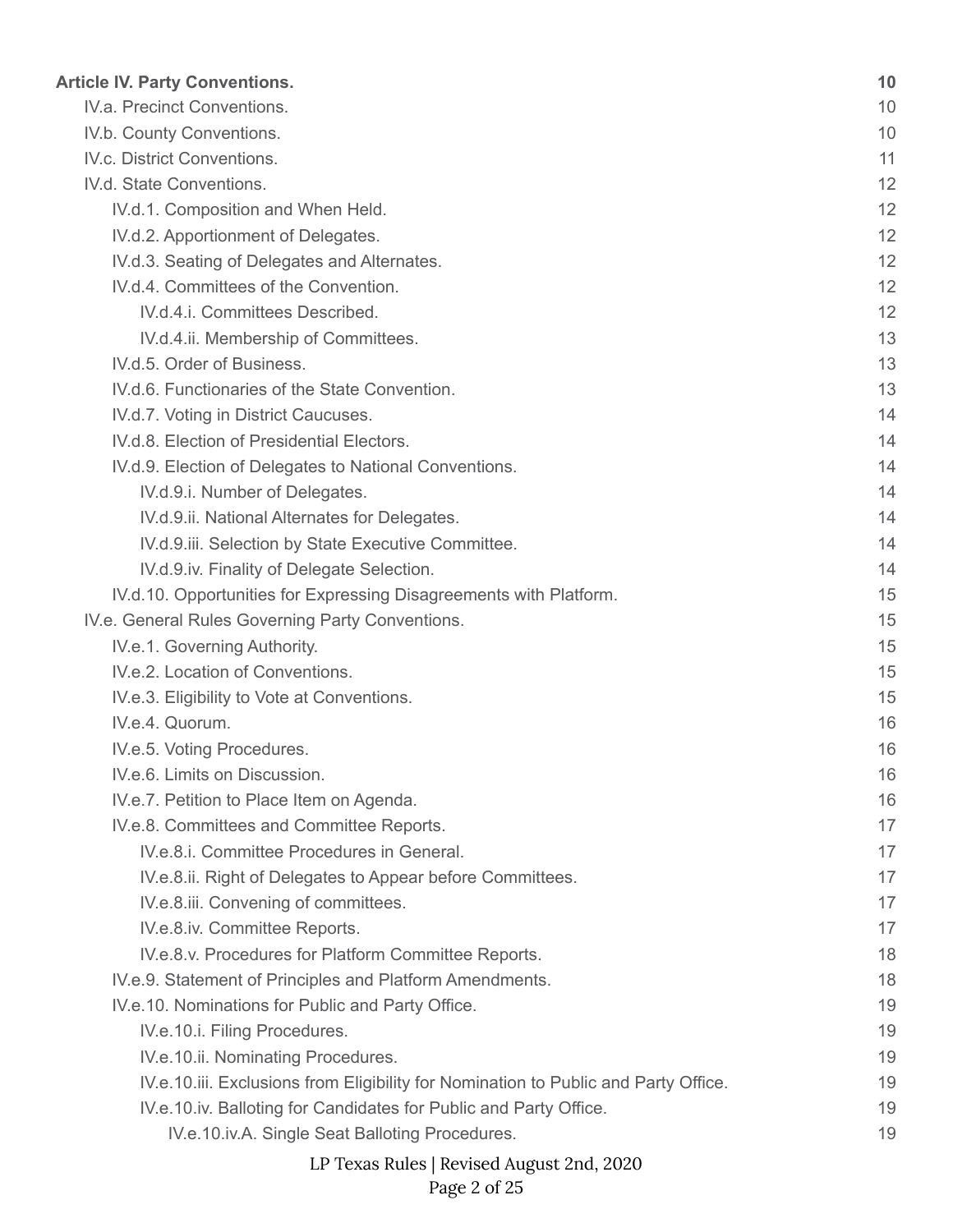| IV.e.10.iv.B. Multiple Seat Balloting Procedures.                | 20 |
|------------------------------------------------------------------|----|
| IV.e.10.v. Declining to Nominate Candidate for Public Office.    | 20 |
| IV.e.10.vi. Procedures for Election to Party Office.             | 20 |
| IV.e.10.vi.A. Majority Required.                                 | 20 |
| IV.e.10.vi.B. Multiple Ballot Procedure.                         | 21 |
| IV.e.10.vi.C. None of the Above.                                 | 21 |
| IV.e.11. News Media Right to Attend.                             | 21 |
| Article V. Adoption, Status, Amendment and Publication of Rules. | 21 |
| V.a. Effective Date of Original Rules.                           | 21 |
| V.b. Permanent Amendments.                                       | 21 |
| V.c. Temporary Amendments.                                       | 21 |
| V.d. Amendments to Statement of Principles of the Party.         | 22 |
| V.e. Effective Date of Permanent Amendments.                     | 22 |
| V.f. Permanence and Superiority of Rules.                        | 22 |
| V.f.1. Superiority.                                              | 22 |
| V.f.2. Permanence.                                               | 22 |
| V.g. Publication of Rules and Amendments.                        | 23 |
| <b>Certification.</b>                                            | 23 |

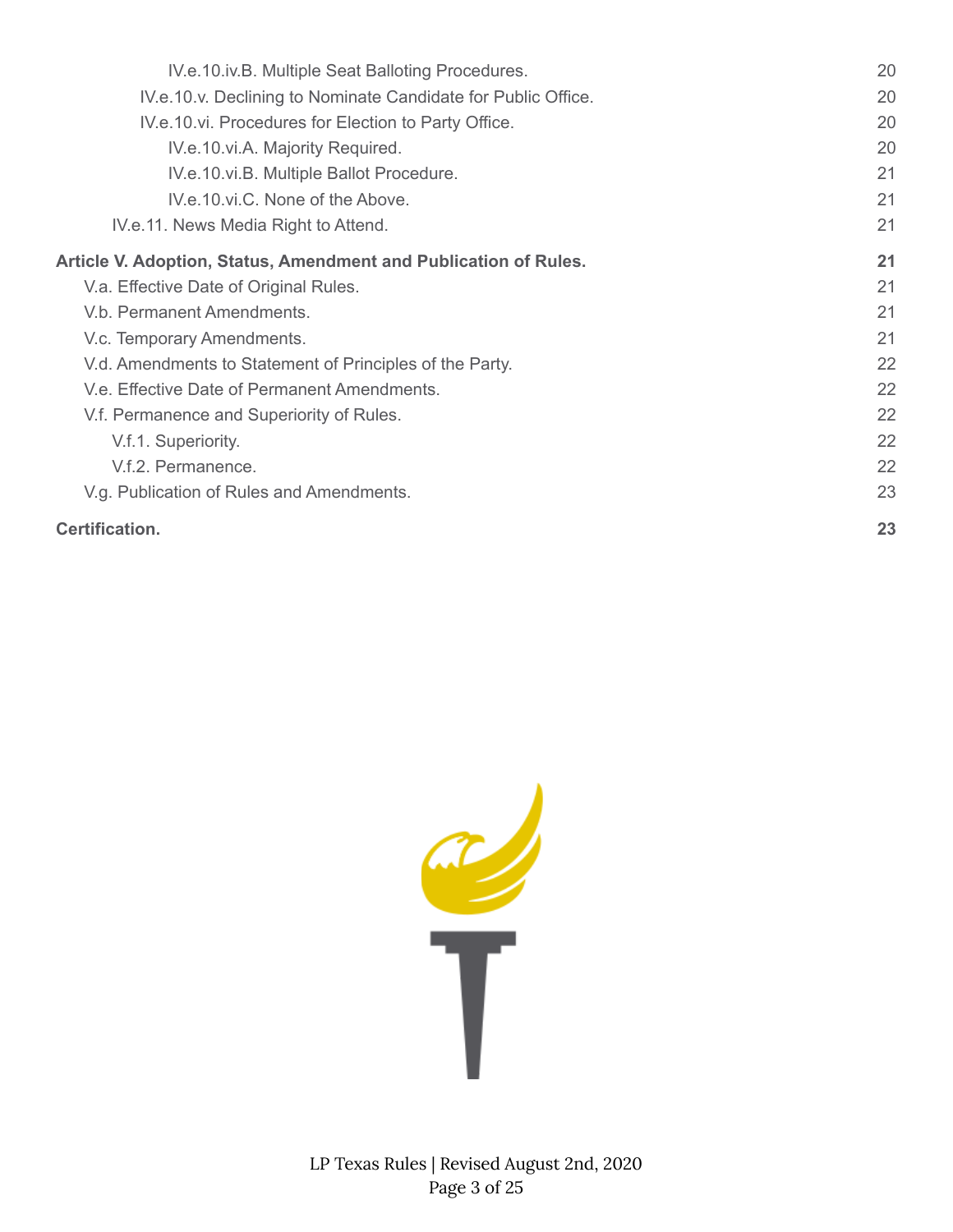# <span id="page-3-0"></span>**Article I. Statement of Principles.**

We, the Libertarian Party of Texas (LPTexas), seek the maximum protection for the rights of all people against any violation, be it by other people, other nations, or our own government. We oppose the initiation of force, threat of harm, coercion, or fraud as a means of achieving personal, political, or social goals.

Every human being is born sole owner of his or her body and mind, free to live and act as he or she sees fit. It is our principle that, so long as a person does not violate the rights of others, he or she should be left free and unrestrained.

LPTexas opposes coercion of peaceful individuals. Governments may only exist for the sole purpose of defending the freedoms of people. These freedoms include the right to life; the right to liberty of thought, speech and action; and the right to property.

Government is, essentially, raw concentrated force, and thus, prone to abuse. It is established and tolerated only as the agent and servant of the people-- not their master. The force of government must be used only in response to an attack, fraud, or other initiation of force against an individual, group or government by another individual, group or government.

Governments have no business interfering in voluntary and contractual relations amongst individuals. All people should be equal before the law, free to deal with one another in a free market, the only system compatible with the principle of individual rights.

Government should reflect the consent of the governed and not subject individuals to tyranny of the majority. Where it exists, government must be kept to the minimum necessary to protect the rights of individuals. LPTexas holds that all human interaction should be voluntary and consensual, in accordance with the Non-Aggression Principle.

#### <span id="page-3-2"></span><span id="page-3-1"></span>**Article II. Name, Duration, Purposes and Membership.**

#### **II.a. Name.**

The name of this organization shall be the "Libertarian Party of Texas", hereinafter referred to as the "Party".

#### <span id="page-3-3"></span>**II.b. Bylaws.**

<span id="page-3-4"></span>These Rules shall be considered the ByLaws of the Party.

#### **II.c. Duration.**

<span id="page-3-5"></span>The duration of this organization shall be perpetual.

#### **II.d. Purposes.**

The purpose for which this Party is organized is to implement and give voice to the principles embodied in the Party's Statement of Principles by: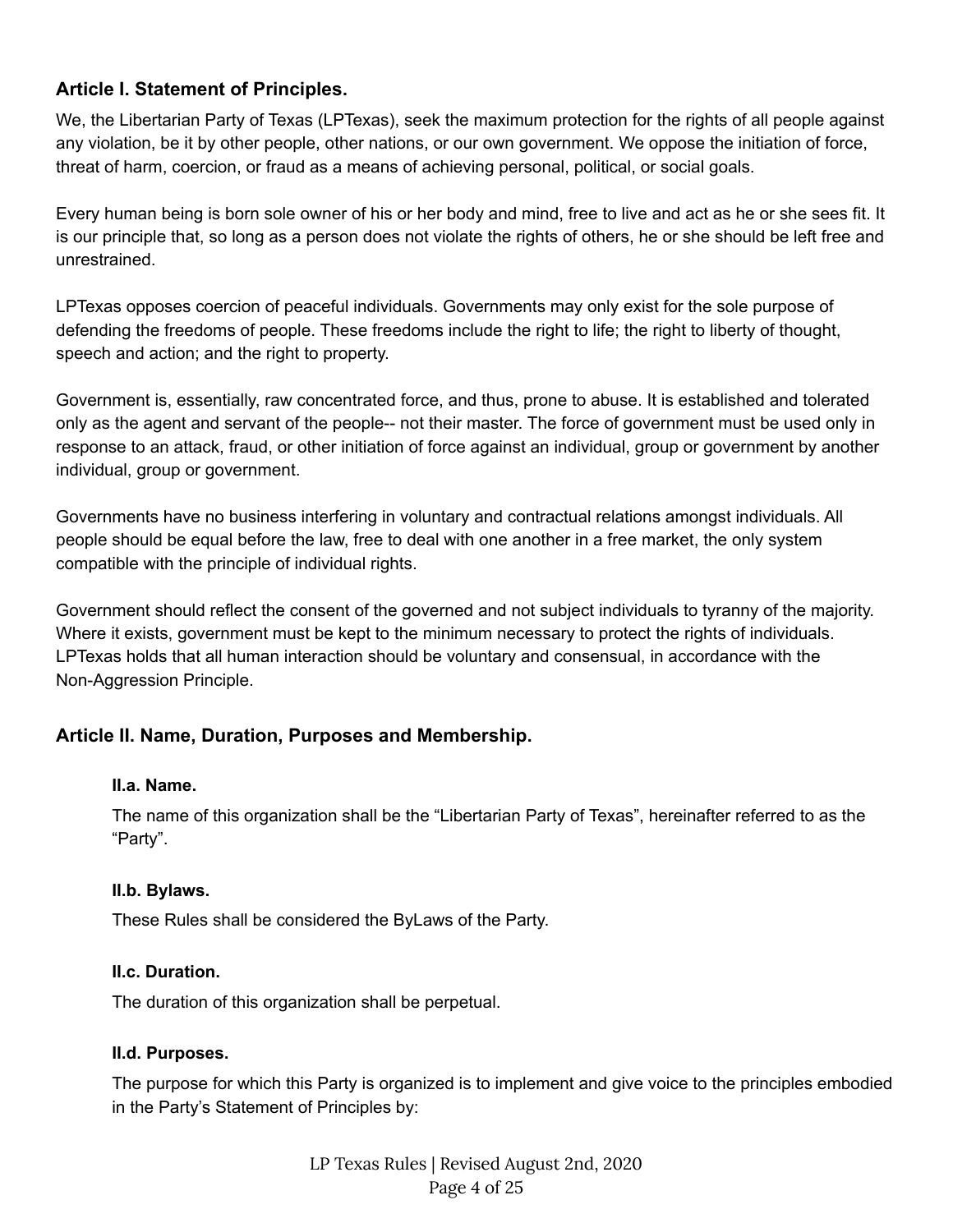- 1 Nominating and supporting candidates for the United States Congress and for state and local offices in Texas;
- 2 Entering into political information activities;
- 3 Establishing and supporting county Libertarian affiliates across the state; and
- 4 Affiliating with the national Libertarian Party.

# <span id="page-4-1"></span><span id="page-4-0"></span>**II.e. Membership.**

# **II.e.1. Voting Membership Eligibility.**

A person is eligible to become a Voting Member of the Party if the person:

- i is a qualified Texas voter;
- ii generally supports the Party's Statement of Principles; and
- iii is not affiliated with any other political party.

# <span id="page-4-2"></span>**II.e.2. Voting Membership.**

- i At any time an eligible person may become a Voting Member by affiliating with the Party.
- ii On request of a person desiring to affiliate with the Party, a member of a County Executive committee for the county in which the person resides may administer the oath of party affiliation. In unaffiliated counties a member of the SLEC, a person specially designated by the SLEC, the State Chair, or person otherwise allowed by Texas law shall affiliate by administering the oath of party affiliation.
- iii After administering the oath, the person shall stamp the Party's name on the person's registration certificate or issue the person an affiliation certificate containing:
	- A) the name of the person to whom the certificate is issued;
	- B) the name of the Party ("Libertarian Party of Texas");
	- C) the name and official position of the issuer;
	- D) the function at which the affiliation occurred, if applicable; and
	- E) the date of affiliation.

# <span id="page-4-3"></span>**II.e.3. Termination of Voting Membership.**

A person's Voting Membership shall terminate if the person:

- i. ceases to be eligible for Voting Membership under subsection (II.e.1); or
- ii. fails to affiliate with the Party on the date of the next Precinct Conventions.

# <span id="page-4-4"></span>**II.e.4. No dues for Voting Members.**

<span id="page-4-5"></span>No dues shall be required for a person to become a Voting Member.

# **II.e.5. Other Classes of Members.**

The SLEC may create, eliminate or modify other classes of Membership. Such classes may or may not require Voting Membership, and may or may not require payment of such contributions or dues as the SLEC shall deem proper. Such classes shall not grant any preference or privilege regarding the strength of votes or the manner of voting, or in election or appointment to office.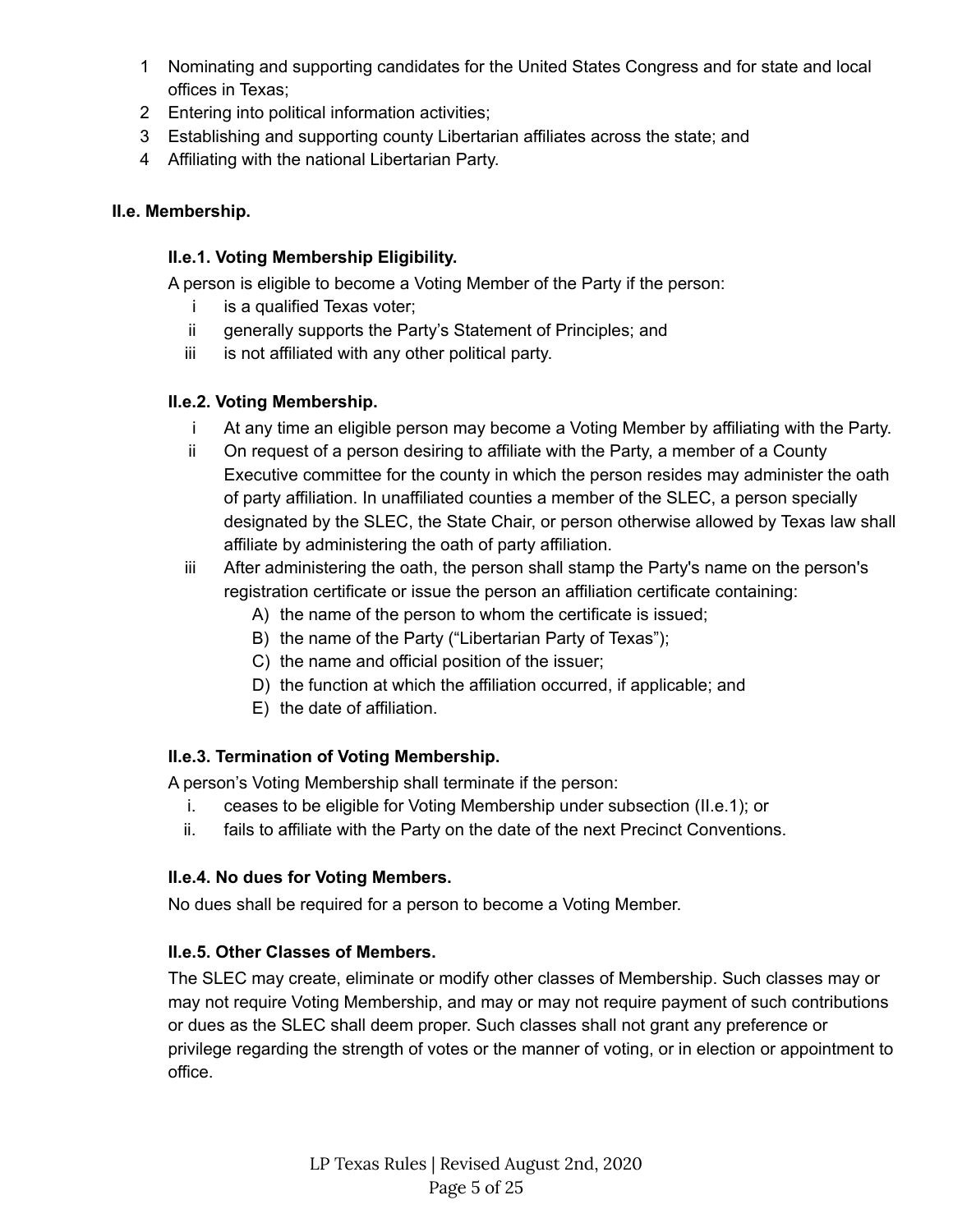#### <span id="page-5-0"></span>**II.e.6. Membership in General.**

All Voting Members, and all Members of other classes created by the SLEC, shall be considered Members of the Party.

#### **II.e.7. Nondiscrimination.**

No eligible person shall be denied or restricted his or her rights of Membership and participation.

#### <span id="page-5-3"></span><span id="page-5-2"></span><span id="page-5-1"></span>**Article III. Party Organization.**

#### **III.a. State Executive Committee.**

<span id="page-5-4"></span>The state Executive Committee hereinafter shall be referred to as "SLEC" which stands for "State Libertarian Executive Committee".

#### **III.a.1. Composition.**

The SLEC of the Party shall be composed of:

- i A Chair;
- ii A Vice Chair;
- iii A Secretary;
- iv A Treasurer;
- v Representatives from State Senatorial Districts;
- vi Member(s) of the National Committee representing Texas *ex officio* with voice but no vote.

#### <span id="page-5-5"></span>**III.a.2. Terms of Office.**

The term of office of all members of the SLEC shall be from the final adjournment of the State Convention at which they are elected until the final adjournment of the next state Convention.

#### <span id="page-5-6"></span>**III.a.3. Qualifications of State Executive Committee Members.**

- i All Party officers and all members of the SLEC must be Voting Members of the Party.
- ii All Party officers and all members of the SLEC must be residents of the region or political subdivision they represent, and the moving of his or her residence by a Party official out of such region or political subdivision shall mean an automatic vacancy of his or her office.
- iii No person shall hold more than one membership on the SLEC at the same time.
- iv No person shall be elected to the State Executive Committee without having submitted an application to the Party Secretary showing interest in filling the position.
- v No person shall be elected to the State Executive Committee without first signing the most recent Party Platform, noting any disagreements with planks, and then submitting it to the state Party Secretary.

#### <span id="page-5-7"></span>**III.a.4. Method of Selection.**

i The Chair, Vice Chair, Secretary, and Treasurer shall be elected by majority vote of all the delegates at each State Convention.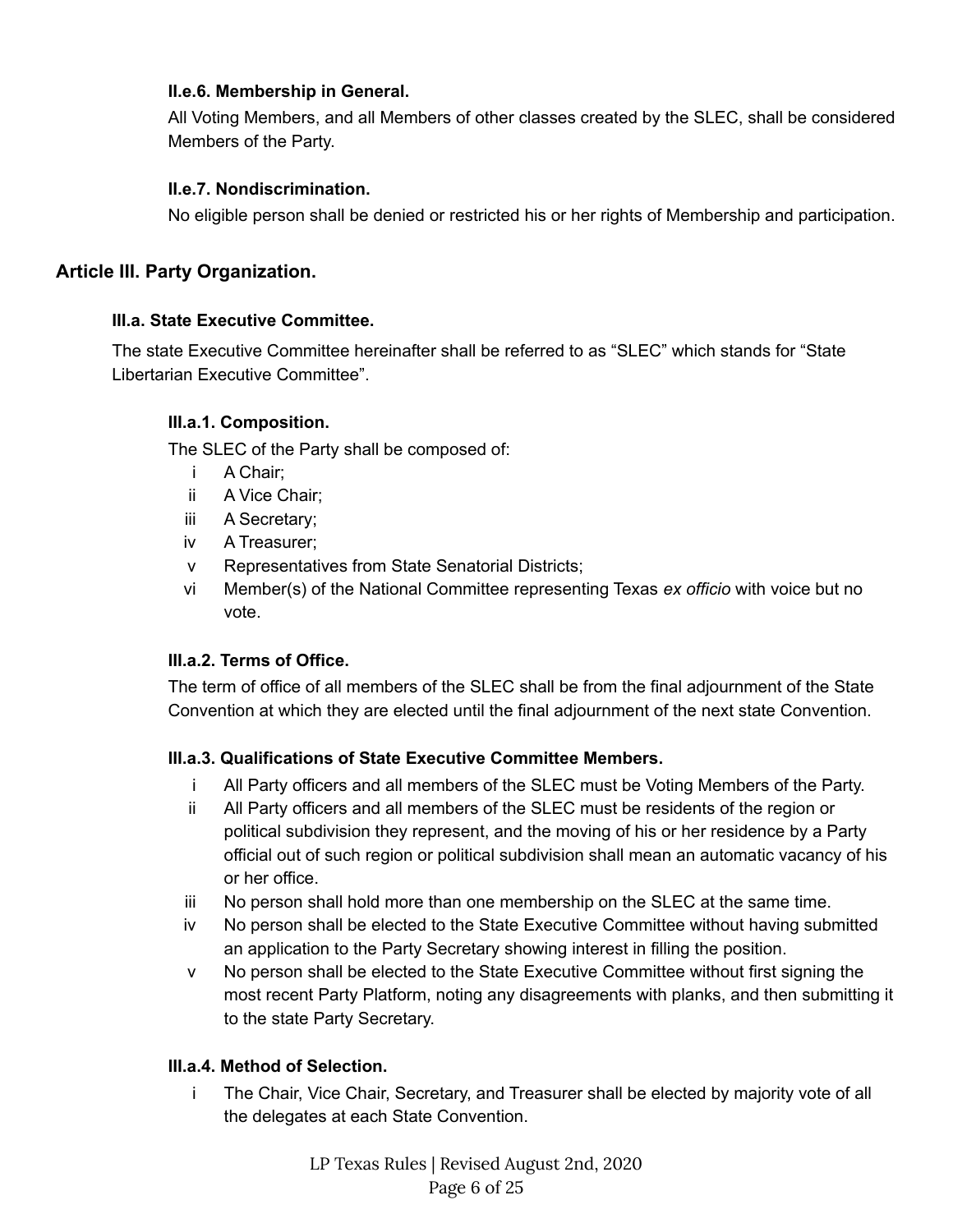ii The delegates present at each State Convention from each State Senatorial District shall meet and elect in district caucuses up to two representatives from that State Senatorial District.

#### <span id="page-6-0"></span>**III.a.5. Duties.**

- i The Chair shall be the principal and presiding officer of the SLEC and the Party.
- ii The Vice Chair shall perform the duties of Chair whenever the Chair is unable to do so, and shall assist the Chair.
- iii The Secretary shall keep such minutes and records as are necessary; shall conduct mail balloting; shall give all notices required by these rules; shall maintain and certify the official copies of the Rules and Platform; shall maintain a roster of names, addresses and telephone numbers of members of the SLEC, of County Chairs and of candidates for the Party's nomination for public office; shall cause the minutes or transcripts of meetings of the SLEC to be furnished to the members of the SLEC as specified in these rules; and perform such other duties as the Chair directs.
- iv The Treasurer shall maintain Party bank accounts and other financial assets, shall ensure that the SLEC is aware of the financial condition of the Party, shall issue financial statements to the SLEC at least quarterly, shall ensure that Party funds are disbursed only according to these rules and state or federal law.
- v The District Representatives shall actively work to further the growth of the Party. This includes, but is not limited to, communicating current organizational status within their districts to the Party, communicating Party information to their districts, assisting with candidate recruitment efforts, developing county affiliates, oversight of Party administration, and assisting to ensure proper function of official Party events.
- vi All members of the SLEC shall further have all other authority and duties implied by their title and expressed or implied by these Rules, or assigned by the Chair or the SLEC, and shall perform all other duties required of his or her office by applicable federal or state law, or by action of the SLEC or by these rules.

# <span id="page-6-2"></span><span id="page-6-1"></span>**III.a.6. Vacancies and Removal from Office.**

#### **III.a.6.i. Vacancies.**

Should a vacancy exist in the office of Chair, Vice Chair, Secretary, or Treasurer, the SLEC may fill the vacancy for the remainder of the term.

Should a vacancy exist in a District Representative seat the seat may be filled. The following procedure shall be used when filling a vacancy.

- A. "Eligible" counties for the purposes of filling a SLEC vacancy are those affiliated counties that are wholly or partially within the senate district.
- B. Eligible counties may nominate one Voting Member from their own counties for each available position in that district and send nominations to the state chair.
- C. The State Chair shall notify all eligible counties and the SLEC of the nominations.
- D. Following the initial nomination notification from the State Chair, all eligible counties have 30 days to submit additional nominations.
- E. Each eligible county may cast a ballot indicating a for or against vote for each of the nominated candidates starting 30 days after the initial nomination notification

LP Texas Rules | Revised August 2nd, 2020 Page 7 of 25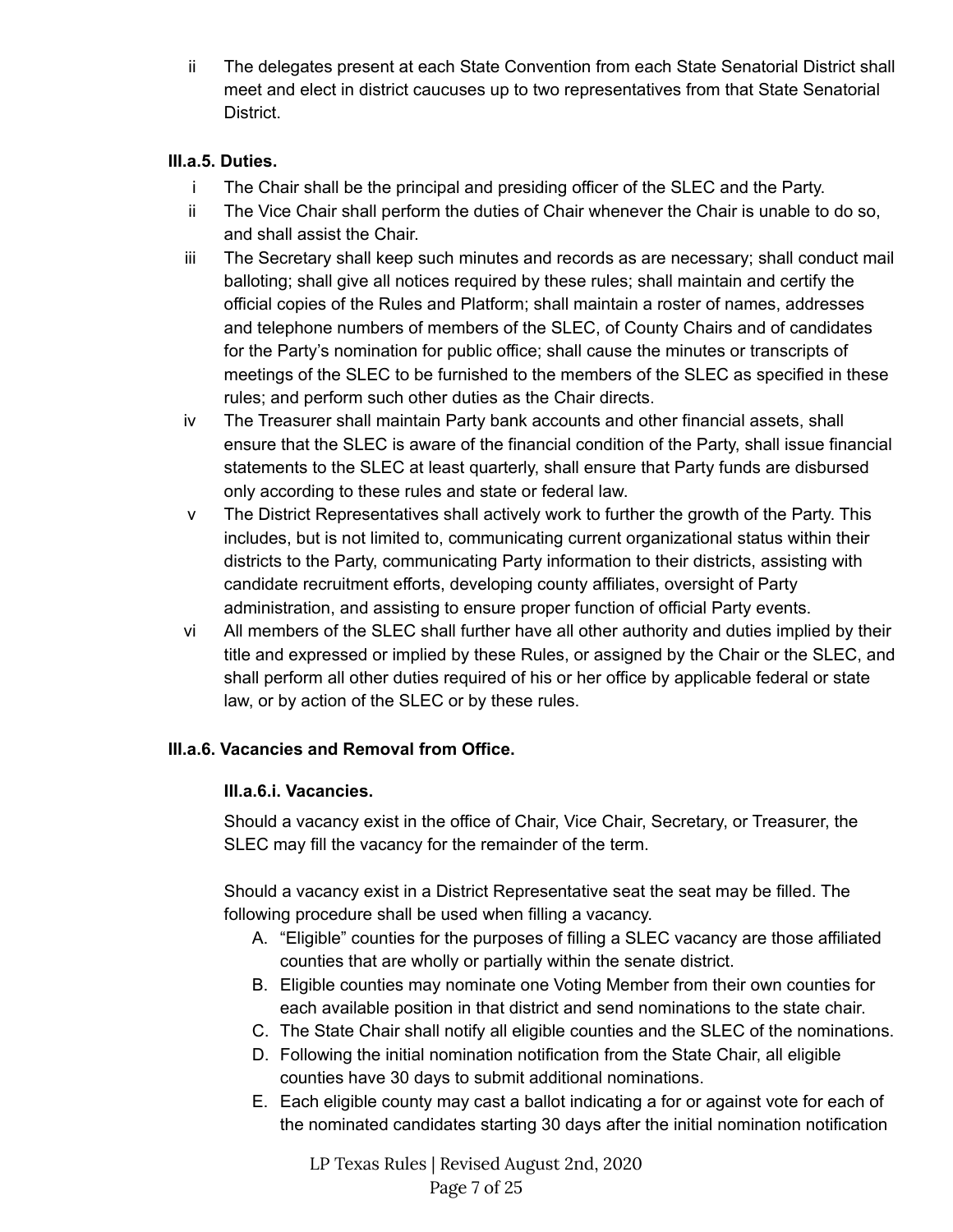from the State Chair and continuing to 45 days after the initial nomination notification from the State Chair.

- F. The procedure for determining each county's vote results shall be in accordance with that county's bylaws that are on file with the Party.
- G. Each cast ballot shall be submitted to the State Secretary.
- H. Any position is considered filled when a nominee has received votes in favor from a majority of all eligible counties. The nominee receiving the highest number of votes shall fill the first position available, and any additional positions shall be filled according to the next highest number of votes received.

# <span id="page-7-0"></span>**III.a.6.ii. Removal from Office for Absences.**

- A If an officer or district representative is absent from two successive meetings of the SLEC, at the call to order of the second meeting that position shall be declared to be vacant.
- B An absence shall be counted against any meeting for the purpose of business of the SLEC that requires a quorum and for which two (2) weeks notice was given.
- C Whenever the SLEC removes a member of the Committee, the Secretary shall officially notify that member of his or her removal.

# <span id="page-7-1"></span>**III.a.6.iii. Removal from Office for Cause.**

- A A member of the SLEC may be removed for causes other than repeated absences from meetings by a three-fourths vote of the other members of the Committee.
- B Procedures set forth in the Party's parliamentary authority for disciplinary action shall be adhered to in order to protect the rights of both the accused and of the organization, including:
	- *1* the appointment of an investigating committee;
	- *2* the adoption of a resolution preferring specific charges;
	- *3* setting a special executive committee meeting for a trial; and
	- *4* the holding of a trial of the accused.

# <span id="page-7-3"></span><span id="page-7-2"></span>**III.b. County Affiliates.**

# **III.b.1. County Governing Authority.**

- i There shall be in each county a County Executive Committee composed of a County Chair and such other Party officials of that county as the bylaws of that county may designate. Any Party officials to serve on a County Executive Committee (except for the County Chair) must be appointed or elected according to a set of bylaws, to be drafted and ratified by the Voting Members of that county.
- ii County bylaws shall designate a procedure for filling vacancies on the County Executive Committee.
- iii County Chairs are required to provide a copy of the county bylaws to the state Party Secretary upon any adoption or alteration of said county bylaws. In the absence of county bylaws being on file, the SLEC has the authority to recognize a qualified individual as County Chair in the event of a dispute.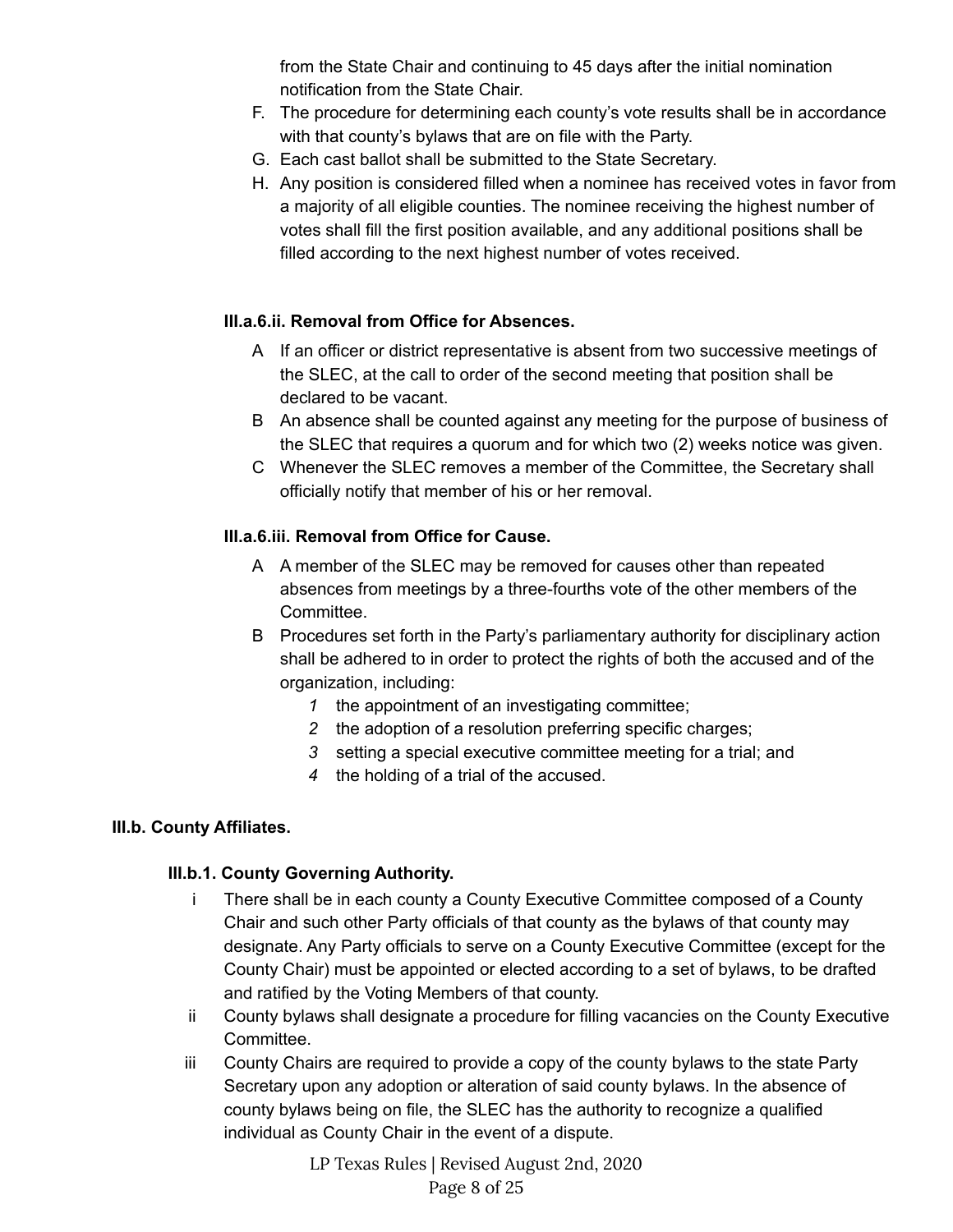iv All County Executive Committee members must be Voting Members of the Party.

### <span id="page-8-0"></span>**III.b.2. Appointment of Temporary Chairs.**

The State Chair or his designates may appoint a Temporary County Chair for any county which is not yet organized. The State Executive Committee may establish a reasonable vetting policy governing the appointment of Temporary County Chairs. Such Temporary Chairs shall serve only until their County Party elects its own Chair at the next County Convention. The SLEC may remove such Temporary Chairs from office for any reasons they deem proper.

### <span id="page-8-1"></span>**III.b.3. Precinct Chairs.**

In counties without local rules specifying a procedure for selecting Precinct Chairs, the County Executive Committee shall select the Precinct Chairs. Within three (3) days of the election or appointment of a Precinct Chair, the name, address, phone number and email address of said Chair shall be sent to the State Chair.

### <span id="page-8-2"></span>**III.b.4. Automatic Removal.**

Any County Chair who, for whatever reason, fails to hold a County Convention in an even-numbered year in accordance with these Rules or who fails to report in a timely manner the results of such a Convention to the State Chair or such officer designated to process such reports, shall no longer be County Chair. Any vacancy thus created may be filled by appointment by the State Chair.

### <span id="page-8-4"></span><span id="page-8-3"></span>**III.c. District and Precinct Executive Committees.**

#### **III.c.1. District Executive Committees.**

Whenever these Rules or the actions of the SLEC require action by a District Executive Committee, the membership of any such District Executive Committee shall consist of the County Chairs for counties wholly or partially contained within the district.

#### <span id="page-8-5"></span>**III.c.2. Commissioner's Precincts and Justice Precincts Executive Committees.**

The Precinct Chairs within a Commissioner's Precinct, Justice Precinct or other such local entity within a county shall constitute the District Executive Committee and such Precinct Chairs shall elect one of their number to serve as Chair of the Committee.

#### <span id="page-8-7"></span><span id="page-8-6"></span>**III.d. General Rules for the State Executive Committee.**

#### **III.d.1. Governing Authority.**

- i These rules shall govern the conduct of all meetings and proceedings of the SLEC of the Party.
- ii The rules contained in the current edition of Robert's Rules of Order Newly Revised are hereby adopted by reference to govern all meetings and proceedings of the SLEC of the Party in all cases to which they are applicable and in which they are not inconsistent with state law, these Rules, or any special rules of order the SLEC may adopt.
- iii SLEC shall maintain bylaws that govern its own action. Bylaws of SLEC may be amended by a 2/3rds vote of SLEC or by a majority vote of the state convention. Where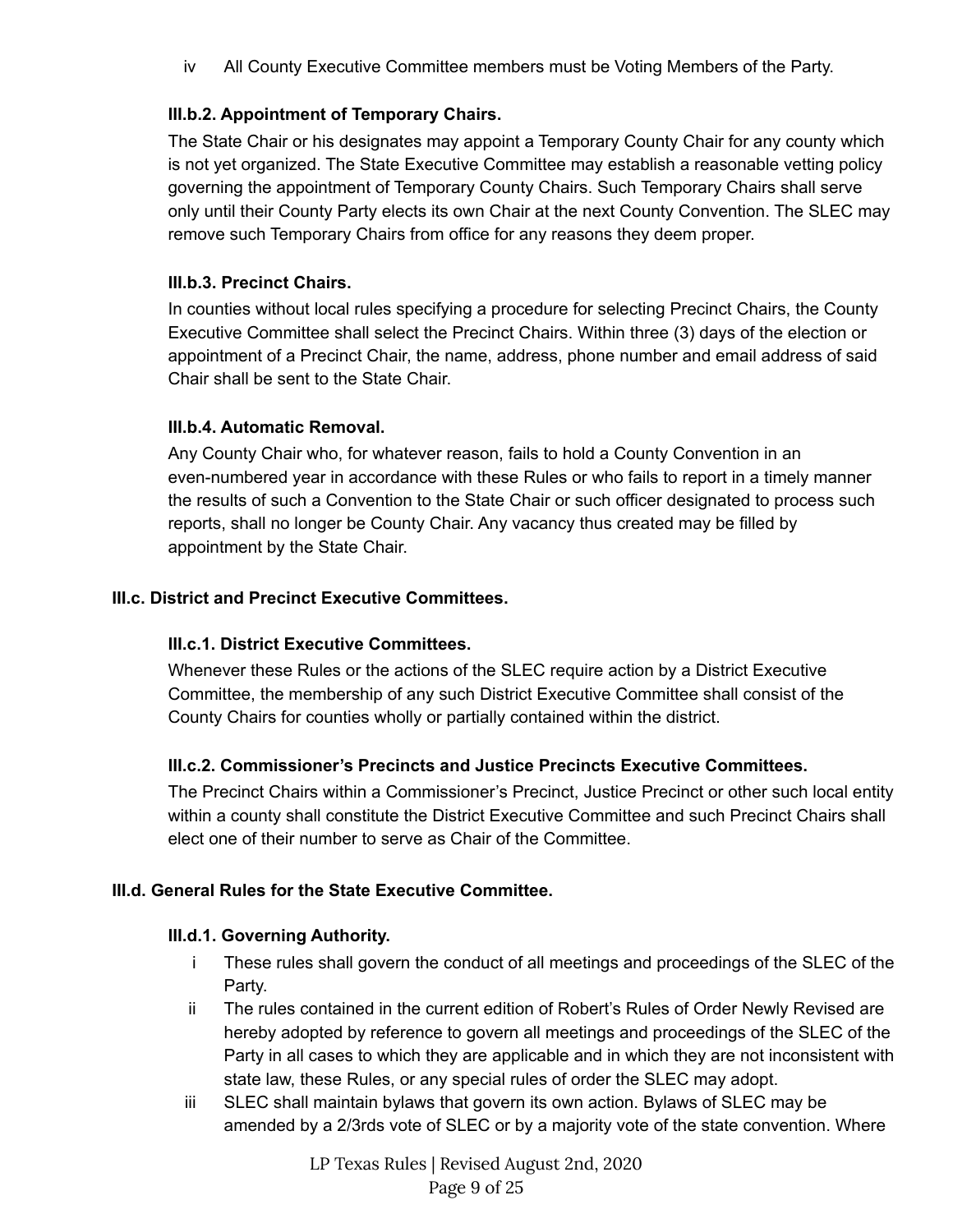Bylaws of SLEC conflict with these Rules, state law, or federal law the Bylaws of SLEC shall yield.

iv The SLEC may make additional policies for its conduct so long as said additional policies do not conflict with these rules.

# <span id="page-9-0"></span>**III.d.2. Powers of the State Executive Committee.**

- i In compliance with these Rules and the directives of Conventions, the SLEC of the Party shall carry on the activities of the Party at its level between Conventions, and shall have the control and management of all Party affairs, properties, and funds at its level.
- ii The Chair of the SLEC, subject to the approval of that Committee, or the SLEC itself, may appoint, elect or employ any such officers and assistants as may be deemed necessary to assist the Committee in its function and in making arrangements for Conventions at that level.
- iii The SLEC shall decide whether to hold a Primary Election, and make appropriate notification thereof.
- iv The SLEC may move the convention from a physical location to an online location, for good cause in an emergency situation which threatens the possibility of an in-person state convention, by a two-thirds vote of the entire body.
- v The State Executive Committee may reject a county's bylaws in their entirety for cause. The county must be notified of the time and place of a vote to reject county bylaws at least 20 days before a vote can be taken. A designated representative from the county will be given speaking privileges during any debate on the issue.

# <span id="page-9-2"></span><span id="page-9-1"></span>**Article IV. Party Conventions.**

#### **IV.a. Precinct Conventions.**

- 1 A Precinct Convention will be held in even-numbered years in accordance with these Rules.
- 2 To be eligible to participate in a precinct convention, a person must be a registered voter of the precinct. The person must also be a Voting Member of the Party.
- 3 Each Precinct Convention shall automatically elect all participants thereof to be delegates to the County convention and shall elect no alternates. A person otherwise qualified need not be present at the Precinct Convention to be elected a delegate to the County Convention.
- 4 Attendees for the convention may be preregistered for the convention by electronic or paper registration.
- 5 The Precinct Convention Chair may electronically scan and electronically submit convention documents to the County Chair and state Party Chair.

# <span id="page-9-3"></span>**IV.b. County Conventions.**

- 1 A County Convention will be held in even numbered years in accordance with the Texas Election Code.
- 2 Within 20 days following the deadline for making applications for the nomination of the Party in a general election, the Secretary shall notify each county chair of any candidates who have filed with the State Chair that are required to be nominated at a County Convention.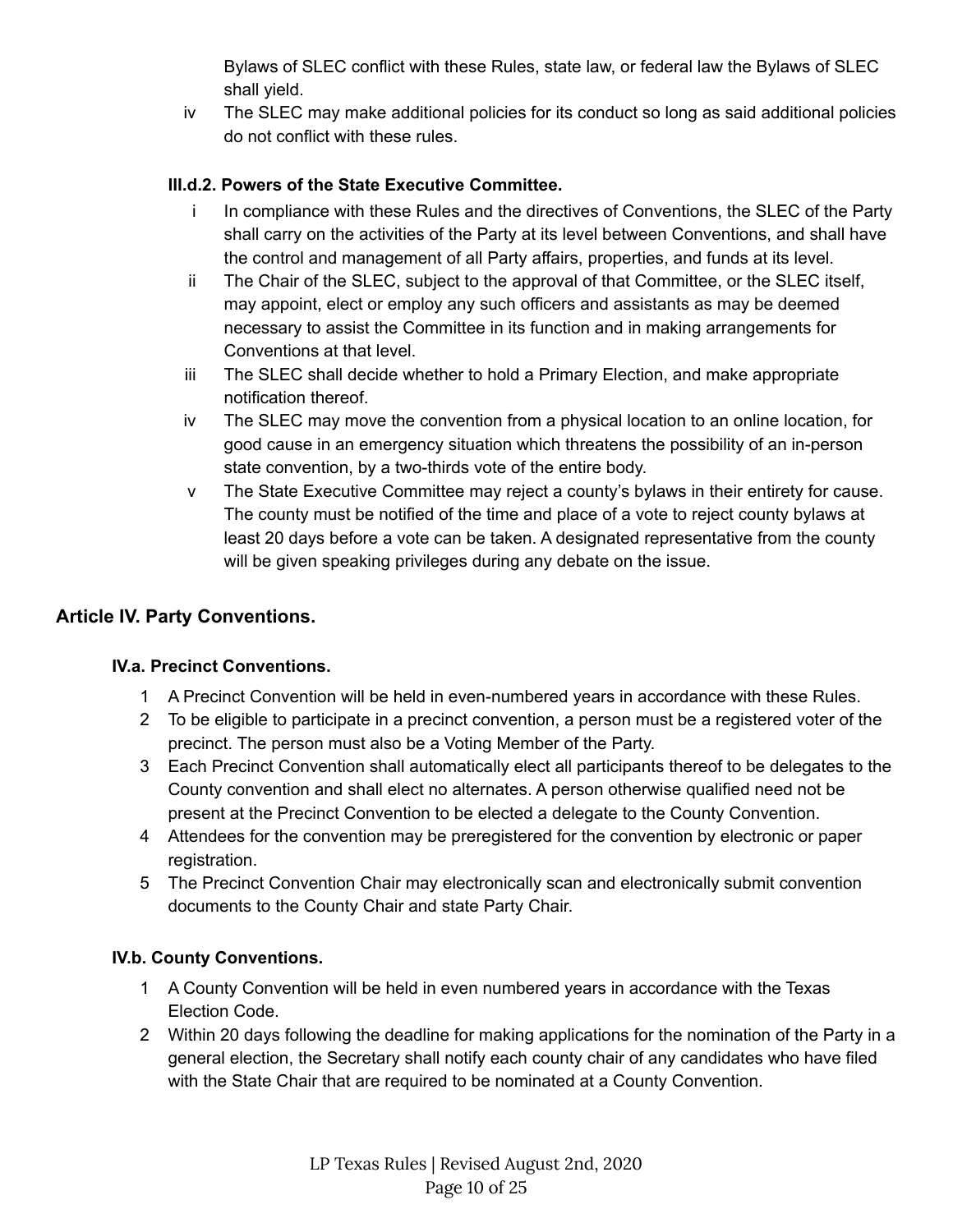- 3 All candidates for the Party's nomination for public office and for Party leadership shall be given an opportunity and encouraged to declare, prior to the voting on the office he or she is seeking, what if any disagreements he or she may have with the state and national platforms.
- 4 The County Convention shall be composed of all delegates thereto who were duly elected by their Precinct Conventions that year.
- 5 The County Convention shall elect delegates to the State Convention and to any appropriate District Conventions.
	- i County Conventions may elect a number of alternates to the State Convention not to exceed the total number of delegates allocated to that county.
	- ii All delegates and alternates elected by a county convention must be qualified voters of that county.
	- iii A person otherwise qualified need not be present at the County Convention to be elected a delegate or alternate to the State or District Conventions.
	- iv Alternate delegates to the State Convention shall be assigned a number corresponding to the precedence of seating in the case that a delegate is not currently seated. The number assigned shall be a whole number between 1 and the total number of alternate delegates. If the county has not done so by whichever method it chooses, then the assignment of precedence number shall be chosen by random lottery by the chair of the state Party.
- 6 Unless specifically addressed by the County bylaws, all delegates may vote for nomination of candidates for districts that are entirely contained within the county and for which an application for nomination was filed with the State Chair or with the County Chair as required by the Election Code.

# <span id="page-10-0"></span>**IV.c. District Conventions.**

- 1 A District Convention will be held in even-numbered years for each district which is made up of more than one county or parts of more than one county and for which district at least one person has filed with the State Chair an application as a candidate for nomination for public office.
- 2 All candidates for the Party's nomination for public office and for Party leadership shall be given an opportunity and are encouraged to declare, prior to the voting on the office he or she is seeking, what if any disagreements he or she may have with the state and national platforms.
- 3 The District Convention shall be composed of all delegates thereto who were duly elected by their County Conventions of that year.
- 4 Between 10 days and 20 days following the deadline for making applications for the nomination of the Party in a general election, the Secretary shall send each County Chair a correspondence informing the chair that they are to constitute a District Executive Committee (as specified in these rules) for each district for which one or more candidates have filed application for nomination. The correspondence shall contain the following:
	- i A list of the districts which are contained in whole or in part in the county for which one or more applications for nomination have been received;
	- ii The names, addresses, and phone numbers of the Chairs of the other counties in each such district;
	- iii A list of candidates who have filed for the Party's nomination for each district.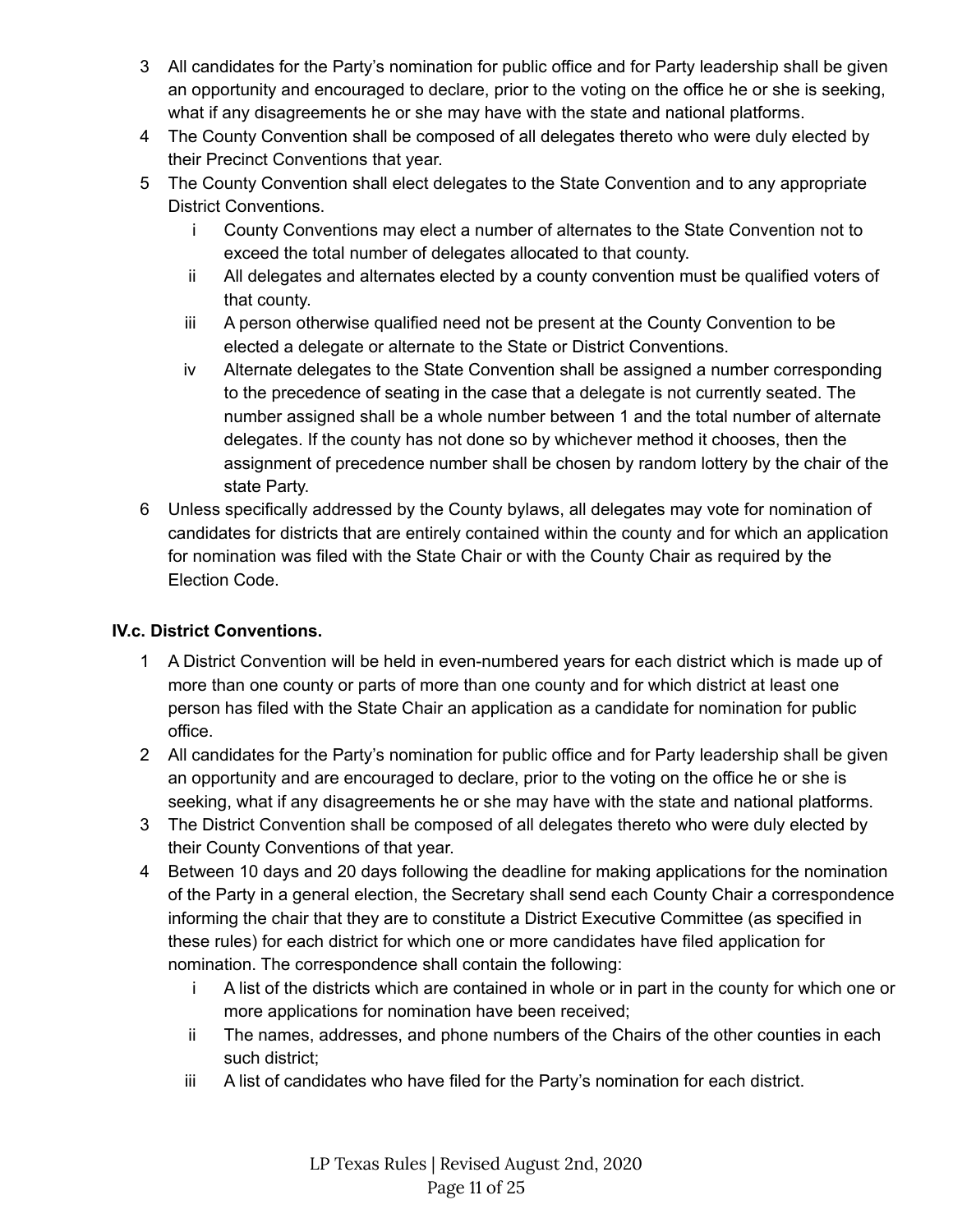- 5 The District Executive Committee shall determine the time and location of the District Convention for that district. Care shall be given to minimize scheduling conflicts between overlapping districts.
- 6 Each District Executive Committee member shall report their vote on the district convention location to the state chair at least 15 days before the district convention. Any votes not submitted 15 days prior shall be considered an abstention. If no District Executive Committee member submits a vote 15 days prior, the state chair may select a location and time within the district. If there is a deadlock on the District Executive Committee and no proposal can gain a plurality 15 days in advance, the state chair shall pick from among the proposals that were tied for the most votes.

### <span id="page-11-1"></span><span id="page-11-0"></span>**IV.d. State Conventions.**

### **IV.d.1. Composition and When Held.**

- i A State Convention will be held in even numbered years in accordance with these Rules.
- ii The State Convention shall be composed of all delegates thereto who were duly elected by their County Conventions of that year.

### <span id="page-11-2"></span>**IV.d.2. Apportionment of Delegates.**

- i The SLEC may limit the number of delegates that each county may elect to the State Convention to a fraction of the total number of votes cast in that county for all Libertarian nominees for statewide offices in the most recent general election for state and county officers. Such a fraction, if established, shall be uniform for all counties.
- ii The number of delegates for each county calculated under subsection (1) shall be rounded up to the nearest whole number and shall not be fewer than three.
- iii An additional delegate shall be allocated for each ten percentage points received, up to fifty percent points, in the highest performing county race as measured by percentage in the most recent general election. A county race for purposes of this section shall be defined as a race for public office nominated at county convention.

#### <span id="page-11-3"></span>**IV.d.3. Seating of Delegates and Alternates.**

- i Delegates shall be seated together by County at the State Convention.
- ii Alternates shall be seated in order of precedence to fill any vacancies up to the maximum allotment for the County they represent.
- iii Nonvoting alternates shall remain in a designated alternate seating area until such time as they are called to fill a vacancy.

#### <span id="page-11-5"></span><span id="page-11-4"></span>**IV.d.4. Committees of the Convention.**

#### **IV.d.4.i. Committees Described.**

- A A Platform Committee, which shall consider and report to the Convention on recommendations for amendments to the permanent Statement of Principles and Platform of the Party;
- B A Rules Committee, which shall consider and report to the Convention on recommendations for amendments to the permanent Rules of the Party;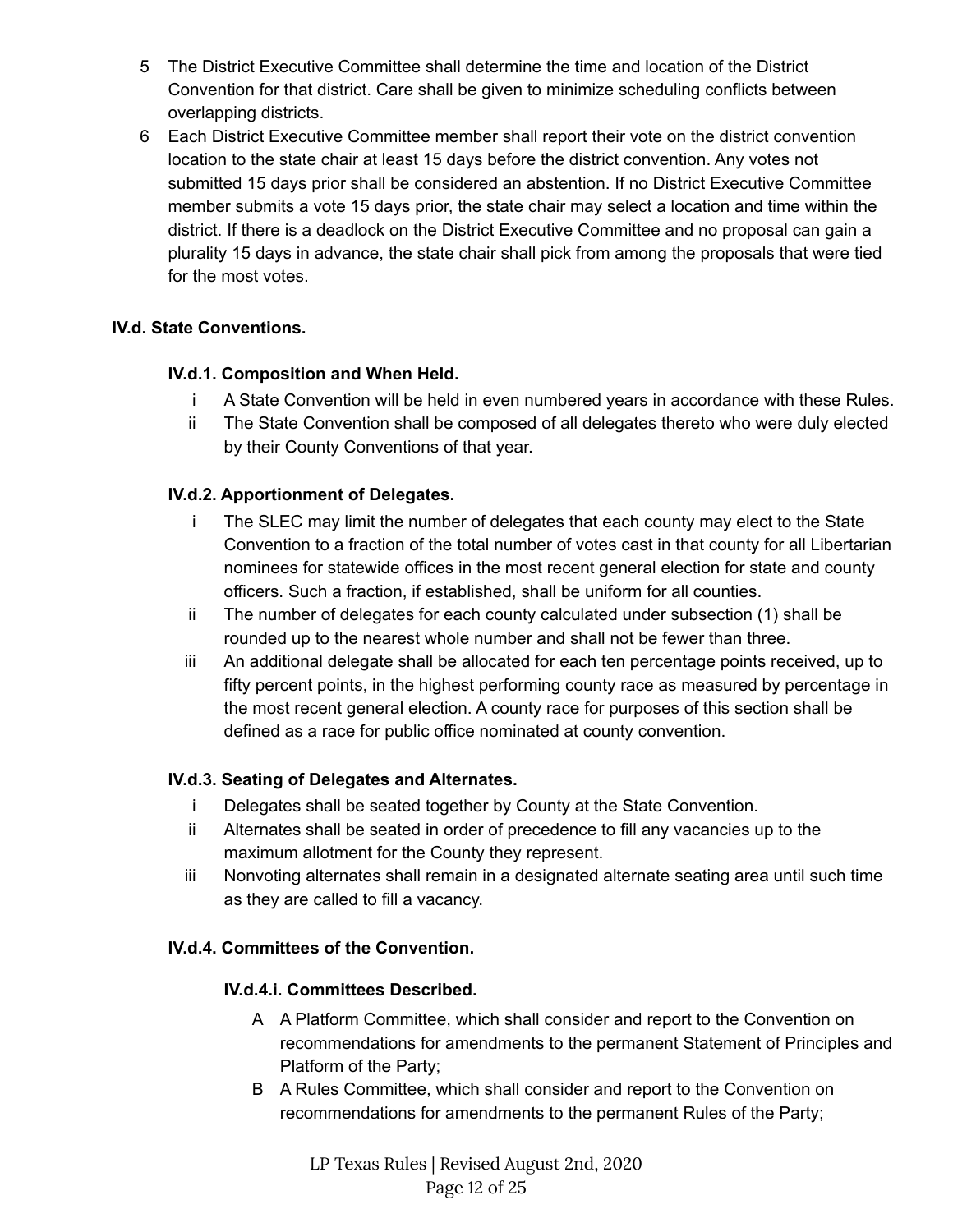- C A Credentials Committee, which shall consider and report to the Convention on recommendations for resolution of any challenges to the credentials of delegates to the convention;
- D Any other committees which the SLEC may deem it proper to establish.

### <span id="page-12-0"></span>**IV.d.4.ii. Membership of Committees.**

- A The members of all committees at State Conventions shall be appointed by the SLEC no later than four months prior to the Convention.
- B Those persons chosen to be members of committees must be notified of their selection within thirty days after the SLEC meeting at which they are selected.

### <span id="page-12-1"></span>**IV.d.5. Order of Business.**

At all State Conventions the order of business shall be as follows:

- i Call to order by the State Chair;
- ii SLEC report on the temporary roll;
- iii State Chair introduces temporary officers of the Convention and turns over gavel to Temporary Chair if he or she has appointed someone other than himself or herself to act as Temporary Chair;
- iv Opening ceremonies, if any;
- v Report of the Credentials Committee and action on its report to establish the permanent roll;
- vi Nomination and election of permanent officers of the Convention;
- vii Permanent Chair takes the chair;
- viii Report of the Rules Committee and action on its report;
- ix Nomination of candidates for public office;
- x Nomination and election of state Party officers;
- xi Permanent Chair announces clearly to the delegates the place of each regional caucus, then declares a brief recess for such caucuses;
- xii Regional caucuses meet and elect District Representatives;
- xiii Permanent Chair calls Convention back to order;
- xiv Regional caucuses report on election of District Representatives;
- xv Nomination and election (if any) of delegates and alternates to the national convention;
- xvi Report of the Platform Committee and action on its report;
- xvii Nomination and election (if any) of Presidential Elector candidates;
- xviii Other business;
- xix Acceptance speeches (if any) by certain nominees for public office;
- xx Adjournment.

# <span id="page-12-2"></span>**IV.d.6. Functionaries of the State Convention.**

- i The State Chair may designate such temporary officers and assistants as he or she deems necessary to plan, arrange, and conduct the necessary work of the Convention until it elects its own permanent officers. Such temporary officers and assistants shall have those duties which are assigned to them.
- ii The permanent officers of the Convention shall be a Chair, Secretary, and any additional officers who may be elected.
- iii The Parliamentarian shall be chosen before the Convention by the SLEC.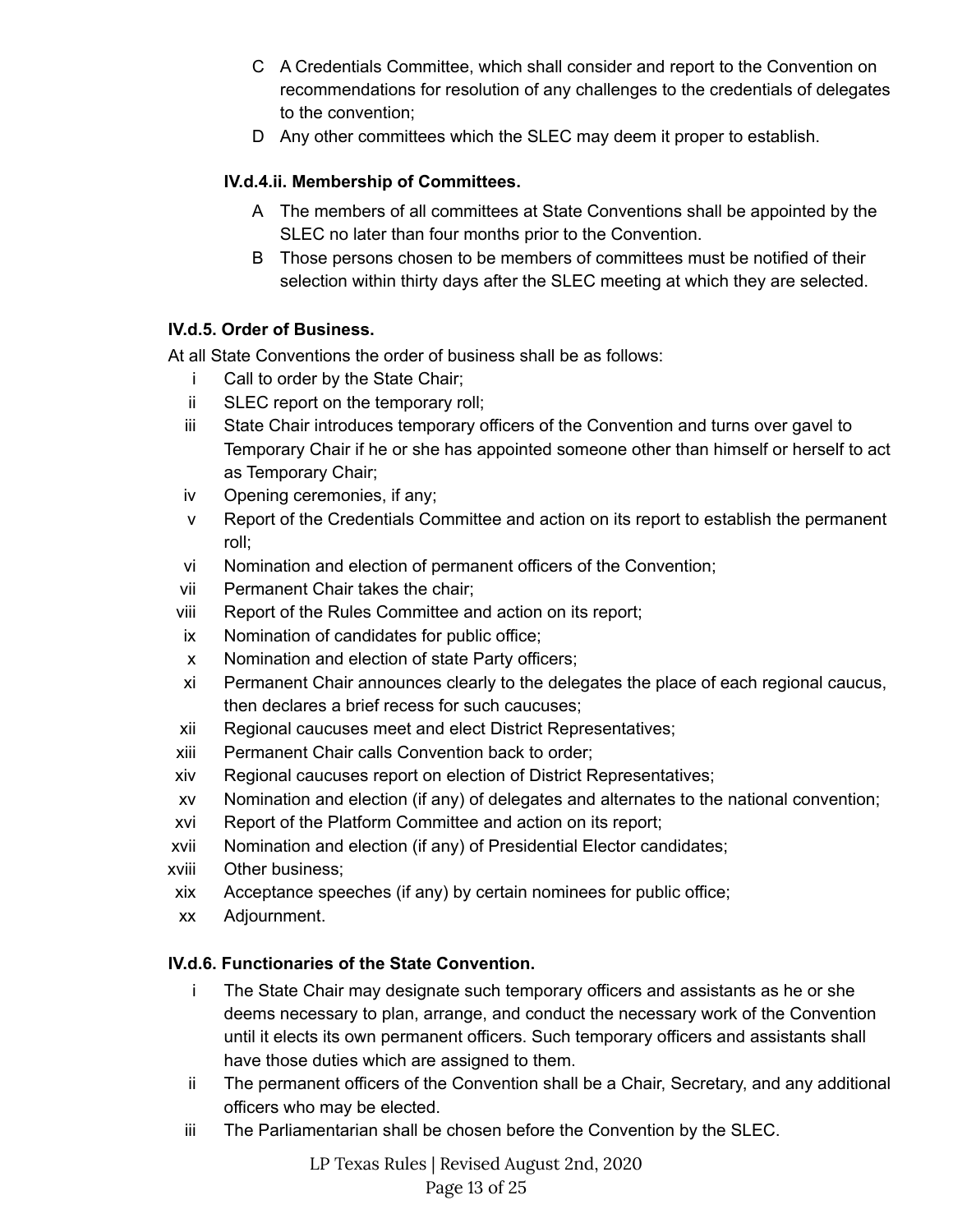iv The permanent officers shall be elected separately and not as a slate.

### <span id="page-13-0"></span>**IV.d.7. Voting in District Caucuses.**

District caucuses at State Conventions may elect their District Representatives in whatever manner they choose as long as all delegates present from that region are given an equal voice in the election.

### <span id="page-13-1"></span>**IV.d.8. Election of Presidential Electors.**

- i The State Convention in a Presidential election year shall elect a number of Presidential Elector candidates equal to the total number of United States Senators and Representatives to which the state is at that time entitled under law.
- ii Any Voting Member of the Party who does not hold any office of profit or trust under the United States shall be eligible to be a Presidential Elector candidate.
- iii If for any reason the State Convention cannot or does not select Presidential Elector candidates, Presidential Elector candidates shall be chosen by the SLEC.
- iv Each Presidential Elector candidate shall file with the State Chair a written affidavit attesting to his or her intention to support the Party's Presidential and Vice Presidential nominees. Should any Presidential Elector candidate fail to file such affidavit within a reasonable time, he or she shall be subject to removal and replacement by the SLEC.

### <span id="page-13-4"></span><span id="page-13-3"></span><span id="page-13-2"></span>**IV.d.9. Election of Delegates to National Conventions.**

#### **IV.d.9.i. Number of Delegates.**

The total number of delegates to the national convention shall be that number assigned by the National Executive Committee in their call to the Convention.

# **IV.d.9.ii. National Alternates for Delegates.**

At the national convention alternates shall serve in the same order of precedence as their vote ranking in the absence of delegates, except as may be provided otherwise by the rules of the national Party.

#### <span id="page-13-5"></span>**IV.d.9.iii. Selection by State Executive Committee.**

- A If national party rules should require election of delegates to a national convention at a time when it would not be possible for a state convention to do so, such delegates shall be chosen by an open meeting of the SLEC.
- B If reasonably possible, at least 60 days prior public notice of this meeting shall be given including publication in a state Party newsletter or other form of written notice.
- C Any Voting Member may appear before the SLEC at this meeting for a reasonable time to present arguments for the election of himself or herself or any other Voting Member to be a delegate.

#### <span id="page-13-6"></span>**IV.d.9.iv. Finality of Delegate Selection.**

Neither the delegation nor the delegation chair shall have the power to add or remove delegates or alternates.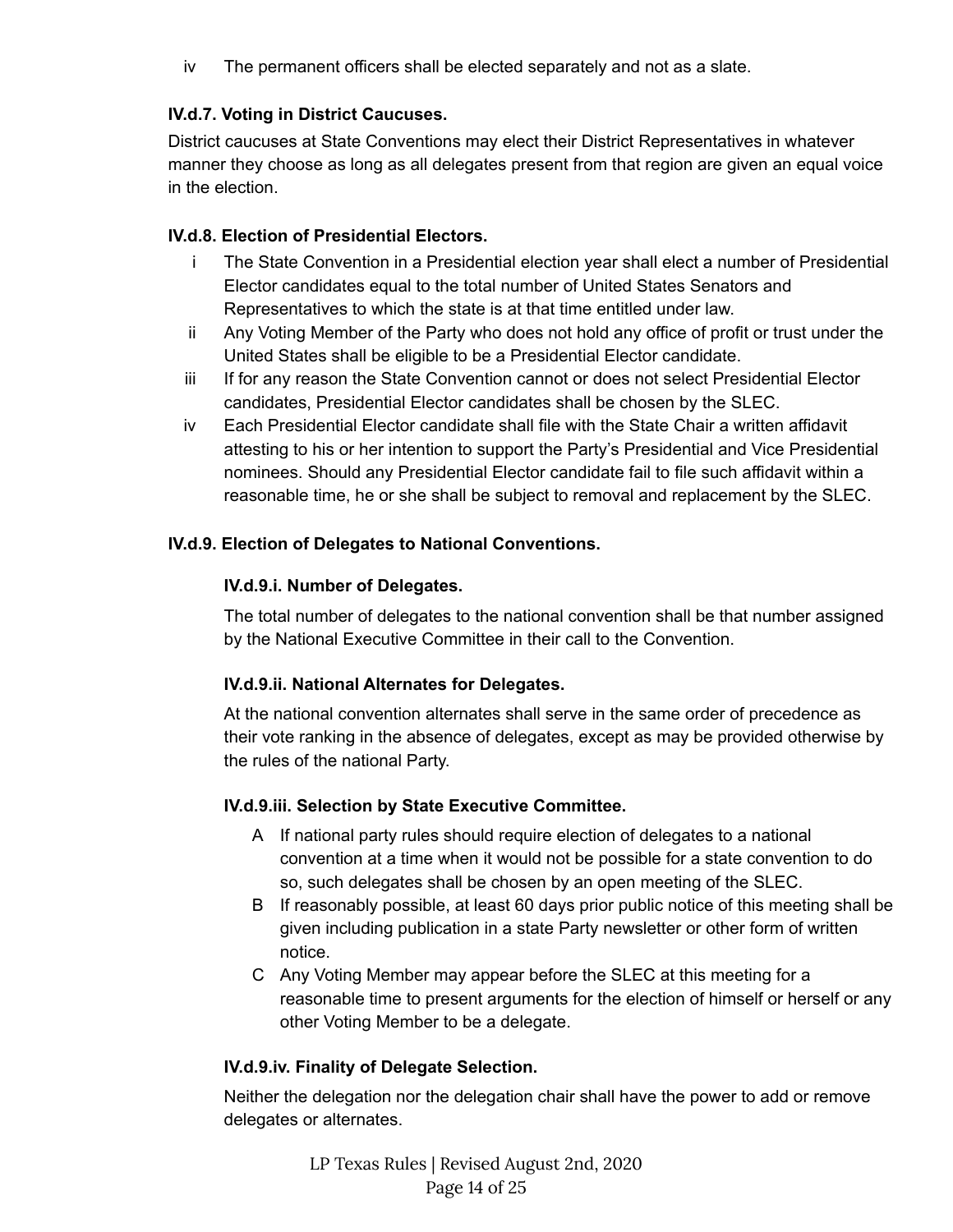# <span id="page-14-0"></span>**IV.d.10. Opportunities for Expressing Disagreements with Platform.**

All candidates for the Party's nomination for public office and for Party leadership shall be given an opportunity and encouraged to declare, prior to the voting on the office he or she is seeking, what if any disagreements he or she may have with the state and national platforms.

#### <span id="page-14-2"></span><span id="page-14-1"></span>**IV.e. General Rules Governing Party Conventions.**

#### **IV.e.1. Governing Authority.**

- i These Rules shall govern all proceedings and the conduct of all meetings of all Conventions and caucuses and committees at Conventions at all levels.
- ii The rules contained in the current edition of Robert's Rules of Order Newly Revised are hereby adopted by reference to govern all proceedings and the conduct of all meetings of all Conventions and Caucuses and committees at Convention of the Party at all levels in all cases to which they are applicable and in which they are not in conflict with state law, these Rules, or any special rules of order which may be adopted.
- iii Any Convention may make any additional rules for its conduct and proceedings which do not conflict with state law or these Rules.
- iv It shall be the duty of the presiding officer at the opening of each Convention to provide a summary explanation of the special rules which will govern that convention and the ways in which the action of that Convention may influence important Party actions and decisions at subsequent levels of the Convention process.

#### <span id="page-14-3"></span>**IV.e.2. Location of Conventions.**

- i All Party Conventions shall be held at places which shall be of easy public access to all participants who have expressed their intention to participate to the appropriate County, District or SLEC at least 75 days before the scheduled date of the convention.
- ii All Party Conventions shall be held in a place that is large enough to accommodate the greater of:
	- A The number of participants who participated in the same convention two years prior; or
	- B The number who have expressed their intention to participate to the appropriate County, District or SLEC at least 75 days before the scheduled date of the convention.

#### <span id="page-14-4"></span>**IV.e.3. Eligibility to Vote at Conventions.**

- i All delegates at any convention shall be eligible to vote on all matters before the floor of that Convention, except for district caucuses at County Conventions and regional caucuses at State Conventions.
- ii In order to vote on any given matter, a delegate must be present on the floor at the time the vote is taken.
- iii Each delegate present shall have one vote.
- iv A person must be a Voting Member of the Party in order to participate in procedures at a Convention or serve as a delegate.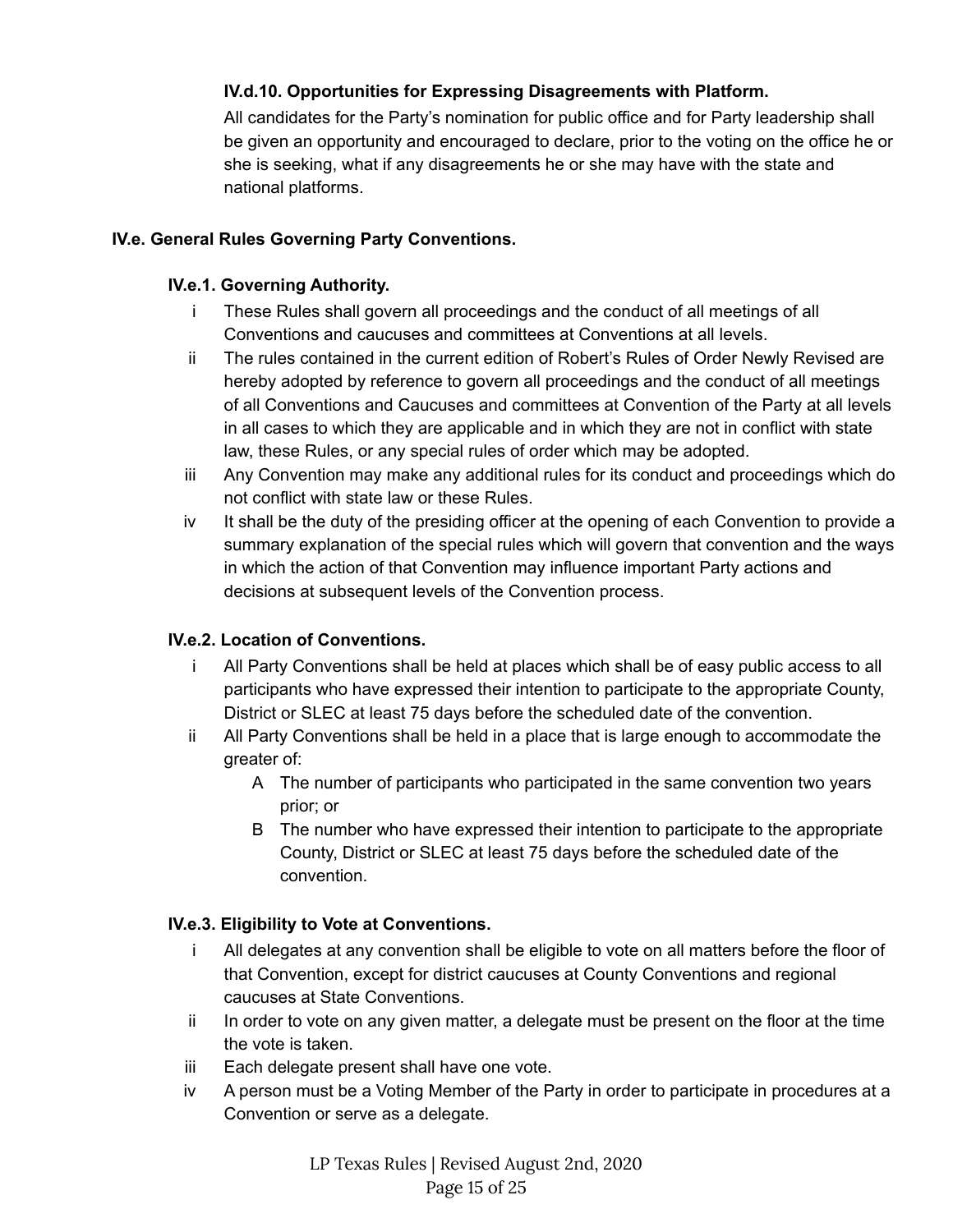#### <span id="page-15-0"></span>**IV.e.4. Quorum.**

The quorum at any Convention shall be a majority of the delegates or qualified participants registered as attending.

Delegates and alternates may permanently leave the State Convention by submitting signed notification to the Credentials Committee at which point they will be removed from the permanent roll.

### <span id="page-15-1"></span>**IV.e.5. Voting Procedures.**

- i Unless otherwise provided elsewhere in these Rules, the method of voting at all Conventions, and caucuses and committees at Conventions of the Party may be:
	- A Voice vote;
	- B Show of hands;
	- C Standing division of the house;
	- D Written secret ballot; or
	- E Roll call vote.
- ii Unless otherwise specified in these Rules, the method used shall be left to the discretion of the presiding officer, provided, however, that:
	- A A division vote must be taken on the request of any qualified participant. Said participant need not have the floor to call for a division vote.
	- B A roll call vote must be taken when requested by one-fifth of the participants.
- iii All votes taken shall be counted by the presiding officer and secretary or their designees.
- iv Elections must be held by secret ballot when there is a contested race for any Party office or offices (including delegate and alternate) or for the Party nomination for any public office (including Presidential Elector candidates).
- v If a roll call vote is taken, polling shall be by alphabetical call of all delegates registered as attending.
- vi Proxy voting or voting by proxies is prohibited in all conventions and caucuses and committees at Conventions of the Party.
- vii The use of the unit rule or the practice of instructing delegates shall not be permitted at any level of the Convention process.

#### <span id="page-15-2"></span>**IV.e.6. Limits on Discussion.**

- i No delegate shall speak for more than five minutes on any one motion at any Convention; provided, however, that the delegates making the majority and minority reports of any committees may speak on such reports for not exceeding ten minutes each and then may answer legitimate questions relating to such reports from any delegate.
- ii The discussion on any motion shall not exceed a total of twenty minutes time.

# <span id="page-15-3"></span>**IV.e.7. Petition to Place Item on Agenda.**

A petition signed by ten percent of the delegates attending any Convention shall be sufficient to automatically place any legitimate item of business on the agenda of that Convention for its consideration.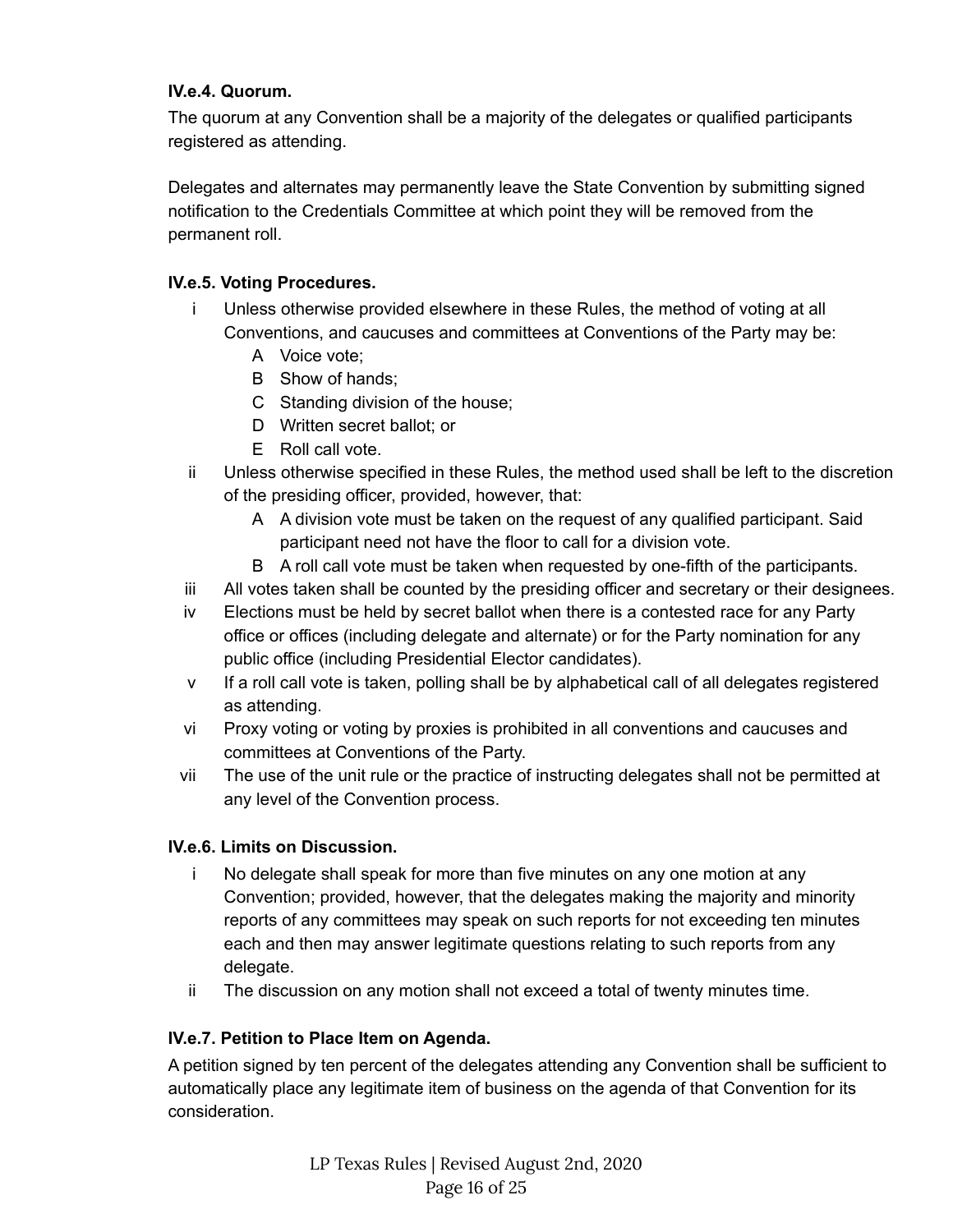#### <span id="page-16-1"></span><span id="page-16-0"></span>**IV.e.8. Committees and Committee Reports.**

#### **IV.e.8.i. Committee Procedures in General.**

- A The Chair of each committee at a Convention shall be the presiding officer of that committee.
- B The vote of a majority of those committee members present shall be necessary to recommend to the floor the passage of any proposal.
- C A committee member must be present in order to vote.
- D A majority of the voting membership of each committee excluding vacancies shall constitute a quorum for that committee.

#### <span id="page-16-2"></span>**IV.e.8.ii. Right of Delegates to Appear before Committees.**

- A Any delegate to a Convention shall have the right to appear before any committee of that Convention and make recommendations for the committee's consideration.
- B A committee may make reasonable rules governing the time and manner of such presentations, which may include a requirement for submission of the proposal in writing to the Chair of the committee.
	- *1* Such submission in writing may not be required to be more than three days prior to the first official convening of the committee.
	- *2* No requirement may be adopted after it is too late to meet the requirement.

#### <span id="page-16-3"></span>**IV.e.8.iii. Convening of committees.**

All committees, except the Platform Committee, shall first convene officially no later than the first day immediately preceding the Convention to which they shall report, but such committees may meet informally at any time at their discretion.

#### <span id="page-16-4"></span>**IV.e.8.iv. Committee Reports.**

- A The chair of each committee, and the chair's designees, shall report the committee's recommendations to the floor of the Convention. Recommendations on the report may be made individually or as a whole. The convention chair or committee chair shall preside over any discussion and any votes on recommendations.
- B Any committee may also issue a minority report or reports which shall have priority of consideration as proposed amendments to the majority recommendations of the committee.
- C After minority reports have been dealt with, any delegate may move to amend the recommendation, providing that the substance of such proposal shall have been considered by the committee or shall have been presented to the committee for its consideration.
- D Each proposed amendment to a recommendation shall be debated and voted upon separately.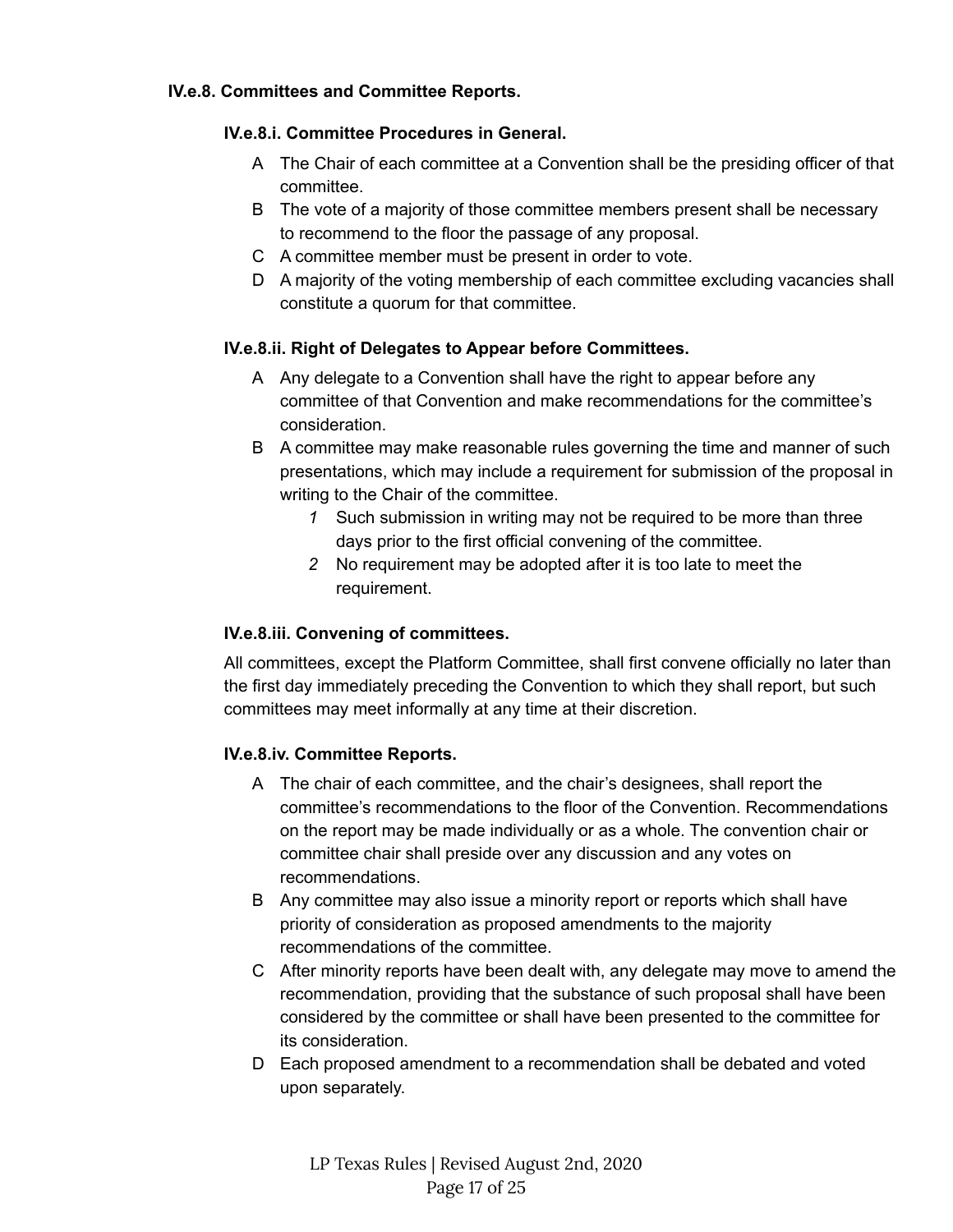### <span id="page-17-0"></span>**IV.e.8.v. Procedures for Platform Committee Reports.**

- A The Platform Committee must vote on each specific proposed plank or amendment separately.
- B In the case of the Platform Committee, the committee Chair shall report the committee's recommendations to the floor on a plank by plank basis, and each shall be debated and voted upon separately in the following order:
	- *1* Those recommendations receiving a unanimous favorable vote in committee.
	- *2* Those recommendations receiving a unanimous favorable vote, less abstentions, in committee.
	- *3* Those recommendations receiving a favorable vote in committee, regarding which there is not a minority report.
	- *4* Those recommendations receiving a favorable vote in committee, regarding which there is a minority report.
- C Each Platform Committee recommendation shall be considered in the following manner:
	- *1* The Platform Committee Chair, or some other person, shall have up to two minutes to give the committee's thinking in making the recommendation;
	- *2* The Chair of the Convention shall then open the floor to discussion of the recommendations for up to fifteen minutes;
	- *3* During this time amendments may be proposed from the floor, one at a time, and the proposed amendments shall be voted on before voting on the recommendation, as amended.
	- *4* In the case of a Platform Committee recommendation for which there is a minority report, after the majority position has been presented the minority report shall have priority of consideration as a proposed amendment to the majority report and a spokesperson for the minority shall have up to two minutes to present his or her position before the fifteen minute discussion period begins.

# <span id="page-17-1"></span>**IV.e.9. Statement of Principles and Platform Amendments.**

- i The Statement of Principles adopted by the Party at the first State Convention in July, 1972, as amended in accordance with the Rules, shall remain the permanent Statement of Principles of the Party. Aside from the Statement of Principles, the Party shall have no permanent Platform; all planks in the Platform adopted at a previous convention shall expire or sunset upon the end of the third convention from adoption (6 years) unless the plank is deleted, renewed, or altered by a subsequent convention body. The Platform Committee shall have the authority to recommend changes to or deletions of any plank before its scheduled sunset date.
- ii Proposed amendments to the Statement of Principles and Platform must be voted upon separately on a plank by plank basis.
- iii Each proposed plank or amendment must receive the votes of two-thirds of the voting delegates for inclusion in the Platform.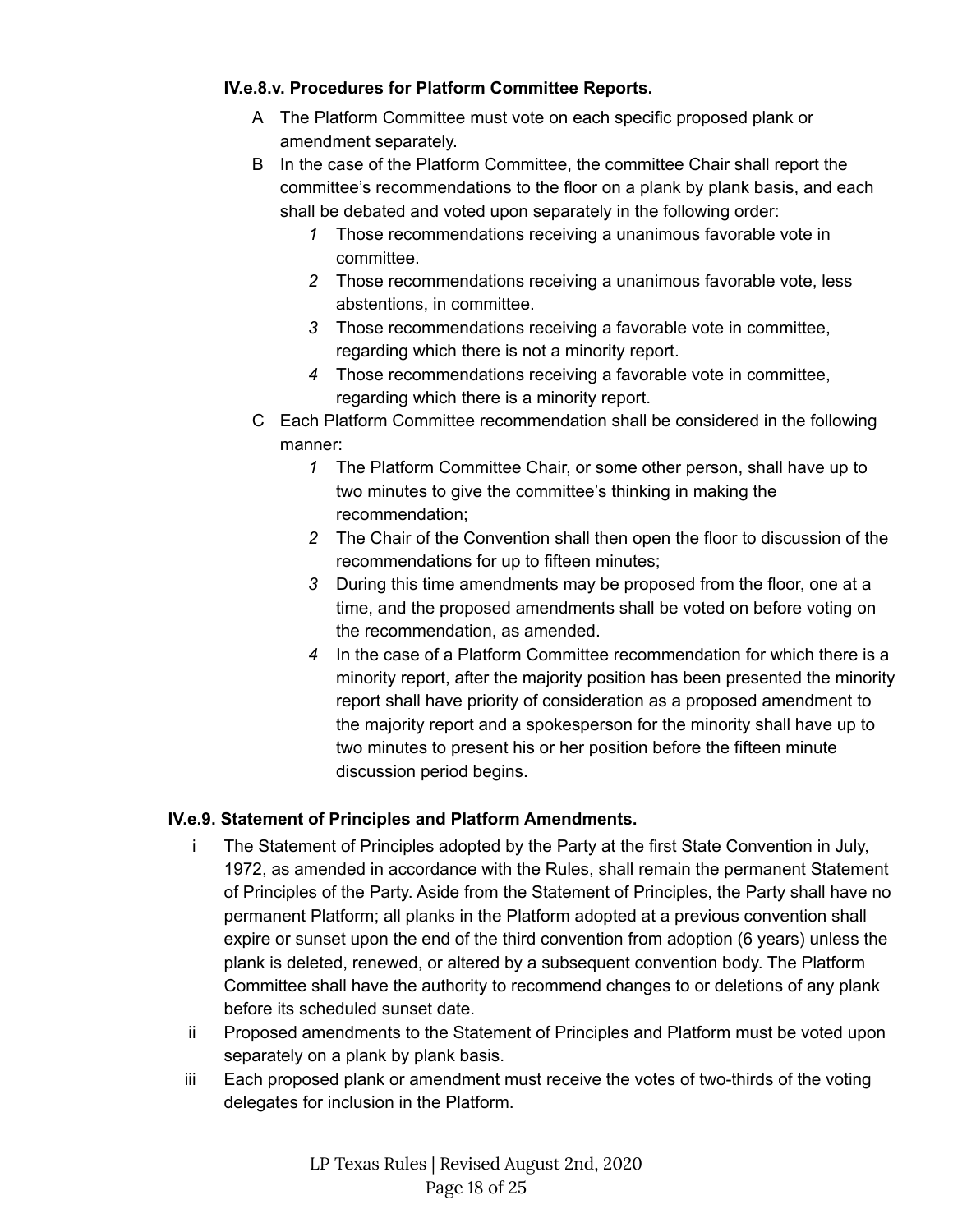- iv An existing plank may be deleted before its scheduled sunset date by a majority of the delegates.
- v Proposed resolutions must receive the votes of two-thirds of the voting delegates for adoption by the Convention.

### <span id="page-18-1"></span><span id="page-18-0"></span>**IV.e.10. Nominations for Public and Party Office.**

#### **IV.e.10.i. Filing Procedures.**

- A No person may be the nominee of the Party for any public office who has not filed an application with the Party to be nominated for that office, in accordance with these Rules.
- B If a candidate who has made an application to be nominated withdraws, dies, or is declared ineligible, the filing deadline for applications for nomination for that office is reopened and extended until 11:59 PM of the day before the date of the Convention at which the nominee for that office is chosen.

### <span id="page-18-2"></span>**IV.e.10.ii. Nominating Procedures.**

- A All nominations for Party office or for the Party nomination for public office shall be made from the floor and no nominations by committee shall be permitted.
- B All nominations for Party office or for the Party nomination for public office shall be made separately and not as a slate.
- C The motion to close nominations shall require a two-thirds vote, and such motion shall not be in order until a reasonable time has passed.
- D Nominations of candidates for public office at the State level may be made only at the State Convention held in the year of the election for which the nominations are made.

#### <span id="page-18-3"></span>**IV.e.10.iii. Exclusions from Eligibility for Nomination to Public and Party Office.**

- A No Convention or Executive Committee of the Party may nominate or endorse any candidate for public office who shall appear on a partisan election ballot either as an independent or as the nominee of another party.
- B No person may be the nominee of the Party for any public or Party office who:
	- *1* is ineligible to serve in that office; or
	- *2* has not expressed a willingness to accept the nomination of the Party.

#### <span id="page-18-5"></span><span id="page-18-4"></span>**IV.e.10.iv. Balloting for Candidates for Public and Party Office.**

#### **IV.e.10.iv.A. Single Seat Balloting Procedures.**

- *1* The method for voting by ballot shall be Approval Voting.
- *2* Each ballot shall contain the full list of all nominees. Each delegate shall have the option to vote "for" or "against" each nominee.
- *3* Total votes "for" and "against" a nominee shall be recorded along with the number of ballots cast.
- *4* No nominee is eligible without receiving the majority of "for" votes of ballots cast for that election.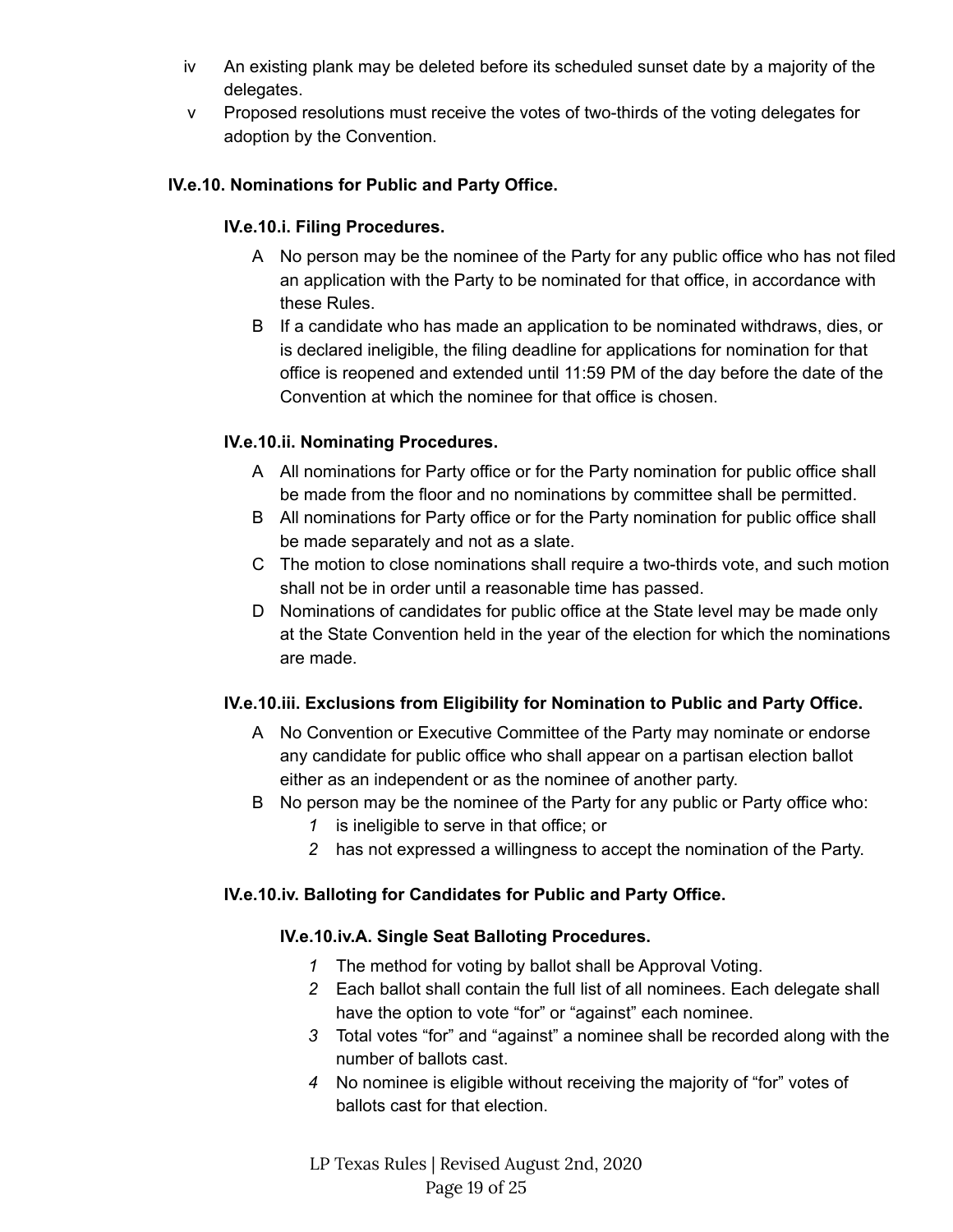- *5* The eligible nominee receiving the plurality of "for" votes is the winner. If multiple eligible nominees have an equal number of "for" votes, the nominee with the fewest "against" votes is the winner. If multiple eligible nominees have an equal number of "for" votes and "against" votes then the body may choose how to decide the election between the tied nominees.
- *6* Order of nominations. In voting on the nomination of candidates for Public Office, the offices shall be considered in the reverse of the order in which they appear on the general election ballot.
- *7* The delegates of the convention may decide by 2/3 vote to use whatever balloting method they prefer to elect candidates for Public or Party Offices as long as the ability to vote "against" each nominee is included.

#### <span id="page-19-0"></span>**IV.e.10.iv.B. Multiple Seat Balloting Procedures.**

- *1.* Each ballot shall contain the full list of all nominees. Each delegate shall have the option to vote for or against each nominee.
- *2.* All votes for and against a nominee shall be recorded along with the number of ballots cast.
- *3.* No nominee receiving more against votes than for votes is eligible to win an election or entitled for nomination in subsequent elections for that office during that business session.
- *4.* All nominees that obtain more for votes than against votes are eligible nominees. Eligible nominees will be ranked in order of highest for count to lowest for count. In the case of a tie for votes, the higher preference shall be the eligible nominee with less against votes. If a tie occurs when eligible nominees have the same for and against votes, then the body may choose how to decide the election between the tied nominees.
- *5.* Nominees will be seated in ranked order until all seats are filled or until there are no longer eligible nominees.
- *6.* If all positions are not filled, the body may, by majority vote, open nominations to fill more positions.
- *7.* The delegates of the convention may decide by 2/3 vote to use whatever balloting method they prefer to elect candidates as long as the ability to vote against each nominee is included.

#### <span id="page-19-1"></span>**IV.e.10.v. Declining to Nominate Candidate for Public Office.**

A Convention may decline to nominate any candidate for public office, even if there are persons seeking the Party's nomination for that office.

#### <span id="page-19-3"></span><span id="page-19-2"></span>**IV.e.10.vi. Procedures for Election to Party Office.**

#### **IV.e.10.vi.A. Majority Required.**

The vote of a majority of the qualified participants voting at the relevant Convention or caucus shall be necessary and sufficient for election to Party office, except for the position of alternate to a national convention, which shall be as provided elsewhere in these rules.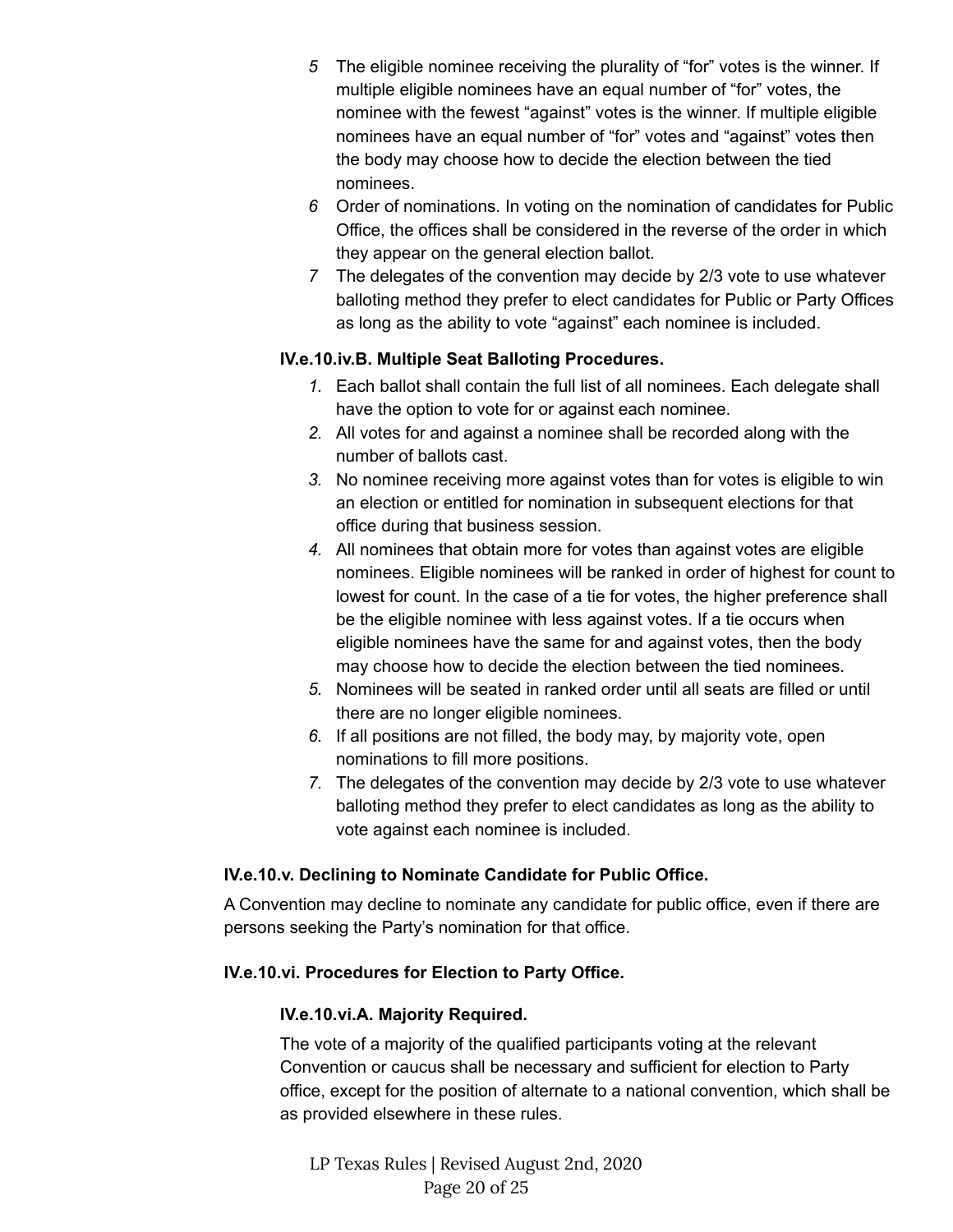#### <span id="page-20-0"></span>**IV.e.10.vi.B. Multiple Ballot Procedure.**

- *1* Except as provided elsewhere in these Rules, in cases where no candidate receives a majority on the first ballot, the candidate receiving the lowest number of votes on that ballot shall be stricken from all subsequent ballots and this process shall be repeated for as many ballots as necessary for some candidate to secure election.
- *2* After each ballot from which no candidate receives a majority, the Chair shall announce the total vote received by each candidate, including those to be stricken from subsequent ballots.

### <span id="page-20-1"></span>**IV.e.10.vi.C. None of the Above.**

- *1* Votes cast for None of the Above in voting for a Party office shall be considered valid and properly recorded.
- *2* Should a majority of the votes be cast for "None of the Above" in an election for a Party office, then that office shall be declared vacant and shall be filled as provided elsewhere in these Rules, but none of the persons who sought that office in that election shall be eligible to hold that office for that term.

### <span id="page-20-2"></span>**IV.e.11. News Media Right to Attend.**

Representatives of the news media shall have the right to attend all Conventions for the purpose of reporting the proceedings.

# <span id="page-20-4"></span><span id="page-20-3"></span>**Article V. Adoption, Status, Amendment and Publication of Rules.**

#### **V.a. Effective Date of Original Rules.**

These Rules shall be finally effective upon the final adjournment of the State Convention at which they are adopted.

#### <span id="page-20-5"></span>**V.b. Permanent Amendments.**

These Rules may be permanently amended, altered or repealed only by a two-thirds vote of a State Convention.

The SLEC, by ⅘ vote, may renumber, modify spacing, and formatting of these rules as long as it does not change wording, grammar, or intent in any way. Notification of these changes must be sent to all county affiliates within a week of a successful vote.

#### <span id="page-20-6"></span>**V.c. Temporary Amendments.**

- 1 Between State Conventions these rules may be temporarily amended for good cause by a vote of four-fifths of the entire membership of the SLEC, provided:
	- i each member of the SLEC shall receive written notice including the full text of any proposed amendment at least two weeks prior to any meeting held to consider temporary amendments to the Rules; or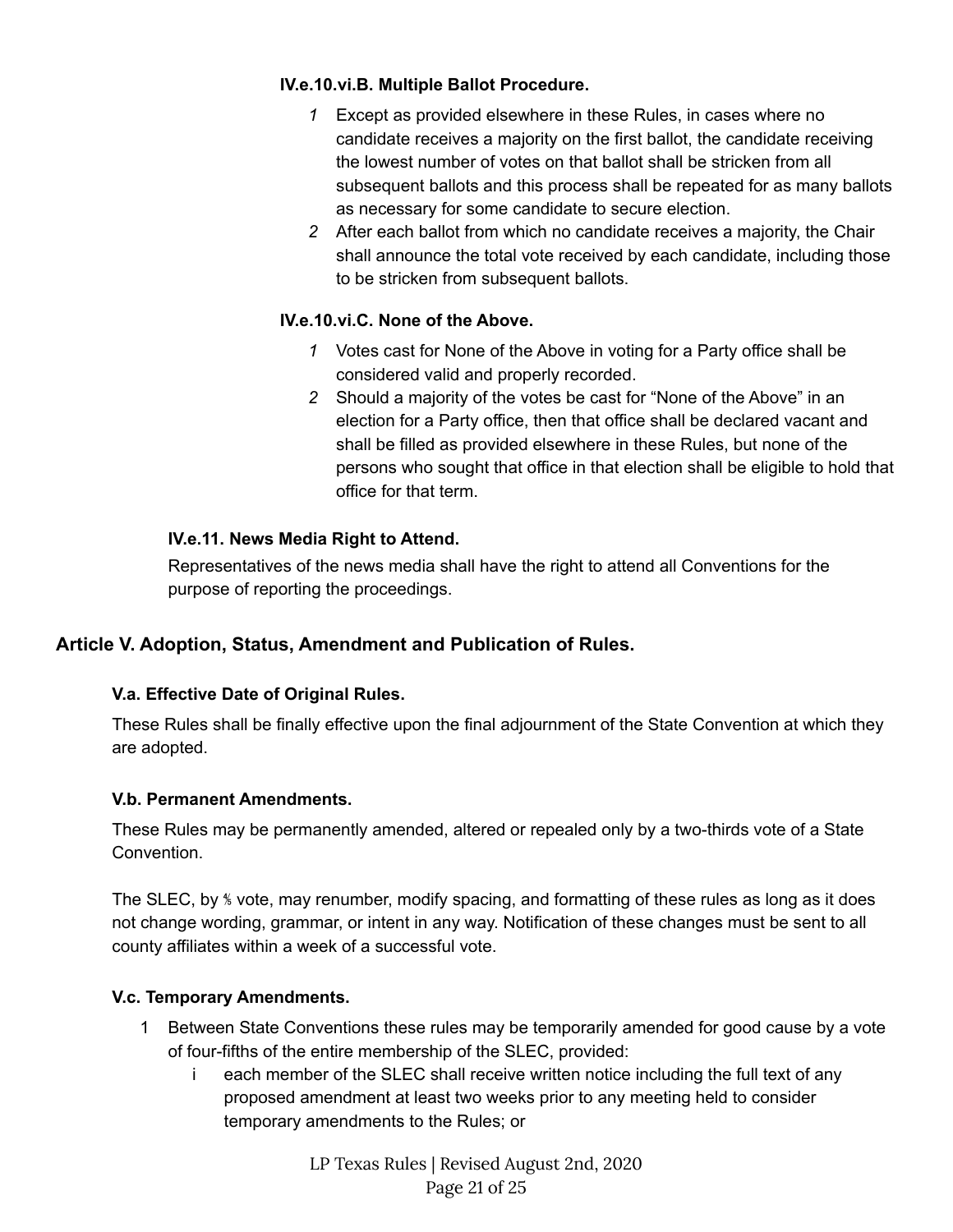- ii if the vote on the proposal is by mail ballot then the ballot shall contain the full text of any proposed amendment.
- 2 All such temporary amendments shall remain in effect only until the final adjournment of the next State Convention after their adoption, and they must be presented to that Convention for approval in the form of proposed amendments to the Rules.
- 3 If any temporary amendment is rejected by a State Convention following its temporary adoption neither that amendment nor any other having substantially the same effect may be considered again until the next State Convention thereafter.

#### <span id="page-21-0"></span>**V.d. Amendments to Statement of Principles of the Party.**

Whenever the Party by two-thirds vote at the State Convention amends the permanent Statement of Principles of the Party, such vote shall also constitute automatic amendment to the Preamble to these Rules to comply with the amended Statement of Principles.

### <span id="page-21-1"></span>**V.e. Effective Date of Permanent Amendments.**

Permanent amendments to these Rules shall become effective upon the final adjournment of the State Convention at which they are adopted except that rules pertaining to the handling or selection of candidates and nominees for public office do not take effect until the end of the current election cycle.

A State Convention, by majority vote, may make any permanent amendments effective immediately upon adoption.

### <span id="page-21-3"></span><span id="page-21-2"></span>**V.f. Permanence and Superiority of Rules.**

#### **V.f.1. Superiority.**

- i These Rules, as permanently amended by State Conventions, shall constitute the permanent and continuing Rules of the Libertarian Party of Texas, wholly superseding, amending, nullifying and rescinding all previous rules, Constitutions, and resolutions.
- ii The Bylaws of SLEC shall be permanent and continuing.
- iii The SLEC may establish a permanent and continuing set of policies that govern Party organization and procedures. These policies shall be created, maintained, or dissolved by the SLEC. No policies may supersede these Rules. Any policies found to contradict or conflict with these Rules are void.
- iv On subjects not covered by these Rules, the State Chair may specify a temporary rule to take effect at the adjournment of the next meeting of the SLEC if the rule is approved by that body by a four-fifths (4/5) vote. This temporary rule, once approved, is treated as a temporary amendment as described herein.

#### <span id="page-21-4"></span>**V.f.2. Permanence.**

These Rules shall continue in force until rescinded or permanently changed by action of a State Convention or as temporarily amended by the SLEC as provided herein.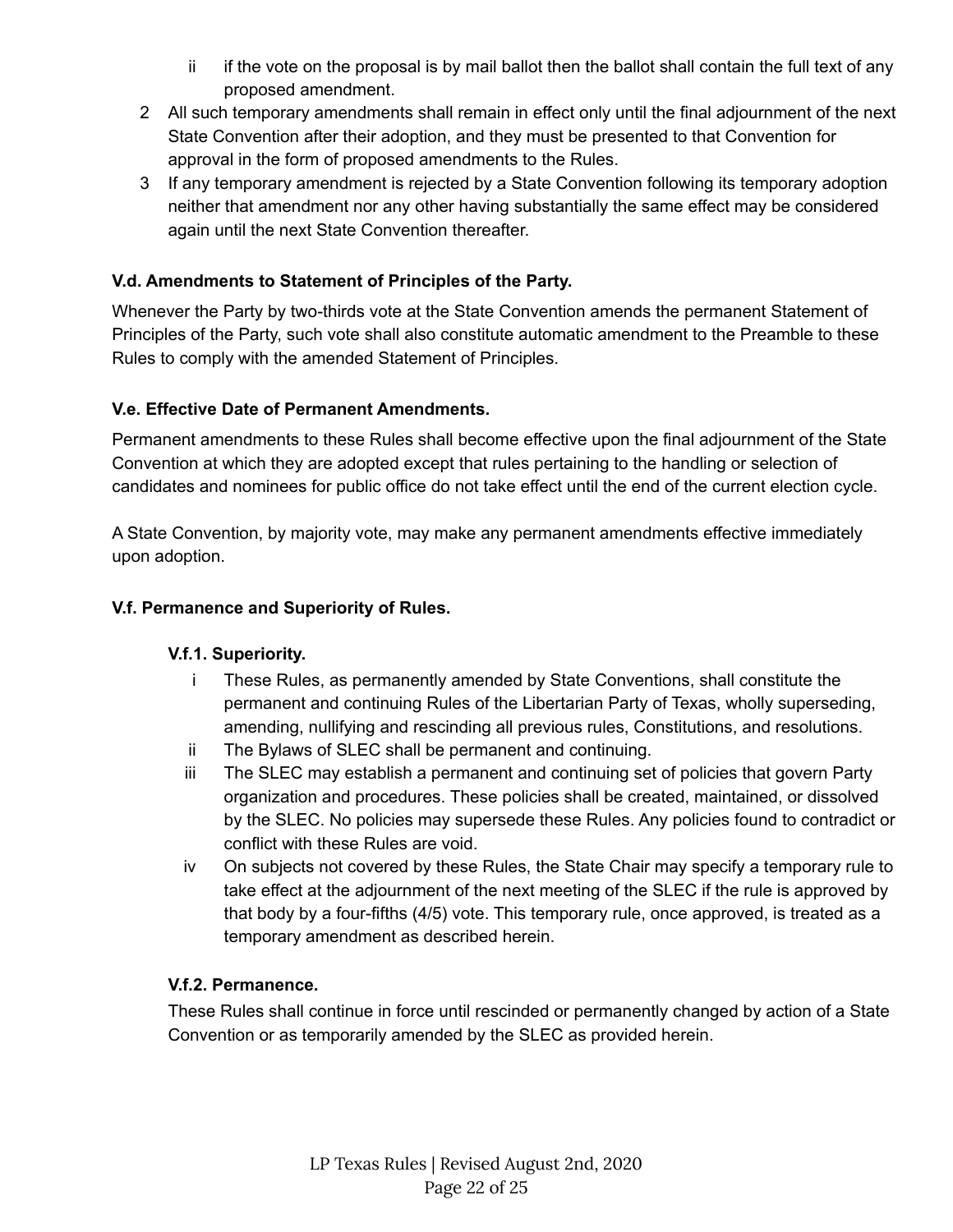#### <span id="page-22-0"></span>**V.g. Publication of Rules and Amendments.**

- 1 County Chairs shall be notified of amendments to these rules (whether permanent or temporary) within thirty days following the adoption of such amendments.
- 2 The SLEC shall have copies of these Rules made and shall furnish such copies to any person on request, provided, however, that persons to whom copies of the Rules are furnished may be required to pay the expenses incurred in making and mailing their copies.
- 3 The State Chair shall ensure that updated rules are sent to the Texas Secretary of State for review within thirty (30) days following the adoption of any temporary or permanent amendments.

### <span id="page-22-1"></span>**Certification.**

It is hereby certified that this is a true and correct copy of the rules of the Libertarian Party of Texas currently in effect as adopted in State Convention in Houston, Texas November 16, 1974 and as amended below:

in State Convention in Dallas, Texas, June 12 1976; in Fort Worth, Texas, June 10, 1978; in San Antonio, Texas, June 14, 1980; in Houston, Texas, June 12, 1982; in Arlington, Texas, June 9, 1984; in San Antonio, Texas, june 14, 1986; in Austin, Texas, June 12, 1988; in San Antonio, Texas, June 9, 1990; in Arlington Texas, June 13, 1992; in San Antonio, Texas, June 11, 1994; in Lubbock, Texas, June 8, 1996; in Nacogdoches, June 13, 1998; in Corpus Christi, June 10, 2000; in Dallas, June 8, 2002; in College Station, June 12, 2004 (Royce Mitchell (chair)); in Houston, June 11, 2006 (Rock Howard); in Fort Worth, June 14, 2008 (Rock Howard, Arthur DiBianca); in Austin, June 12, 2010 (Rock Howard (chair)); in Fort Worth, June 9, 2012 (Geoffrey Neale (chair), Jon Roland, Kathie Glass, Kevin Tunstall, Michael Lee); amended by the SLEC, July 11, 2012; in Temple, April 12, 2014 (Arthur Thomas (chair), Ed Kless, James Gholston, Jim Ryan, Michael Lee); in San Antonio, April 9, 2016 (Alan Smith, Arthur Thomas (chair), James Holland, Melina Baker); in Houston, April 14-15, 2018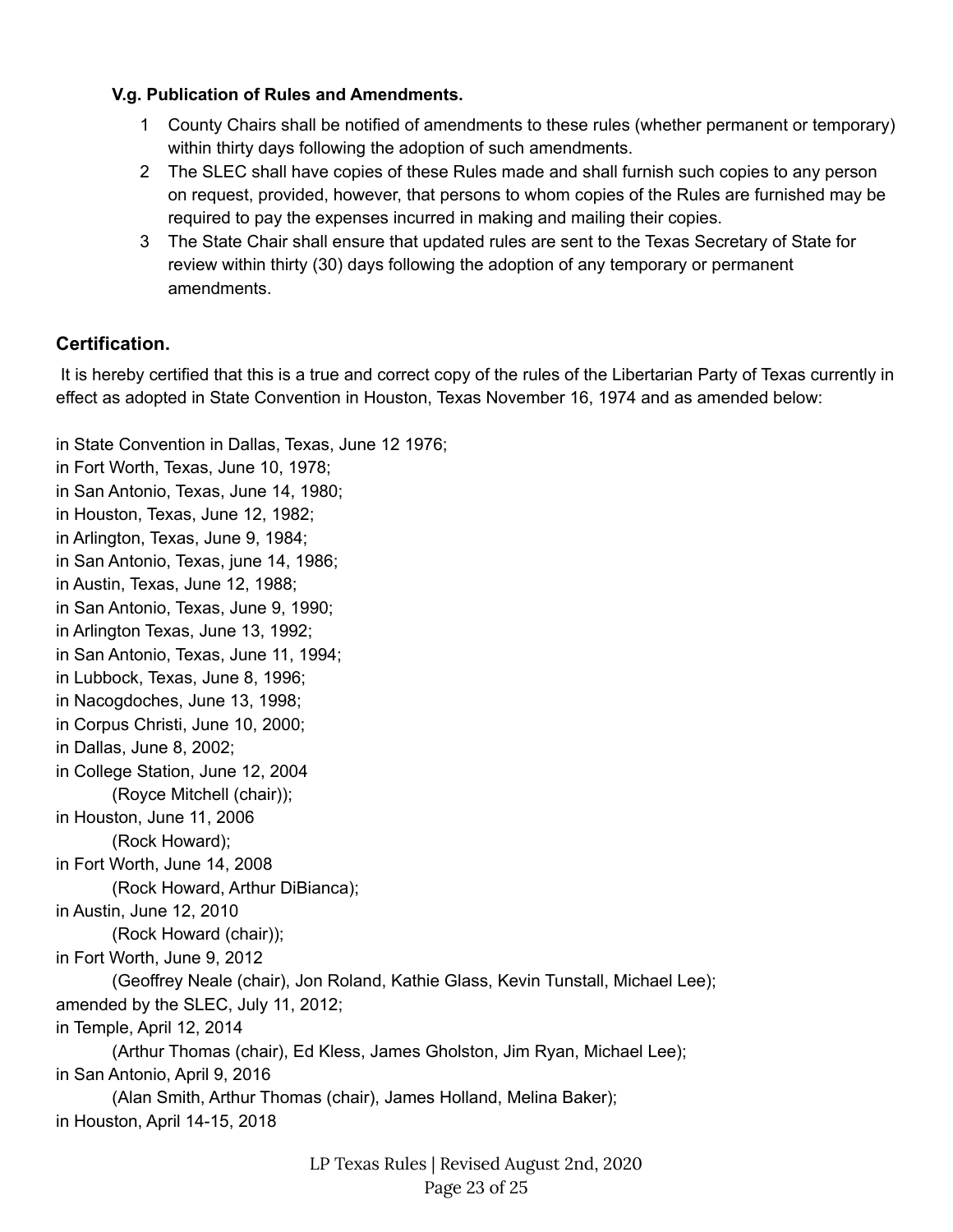(Arthur Thomas, John Wilford (chair), Melina Baker);

Amended by the SLEC, April 4, 2020;

in Big Spring, August 2nd, 2020

(Arthur Thomas (chair), John Wilford, Anastasia Wilford, Eugene Flynn, Alan Smith, George Reynolds, Andrew Amelang).